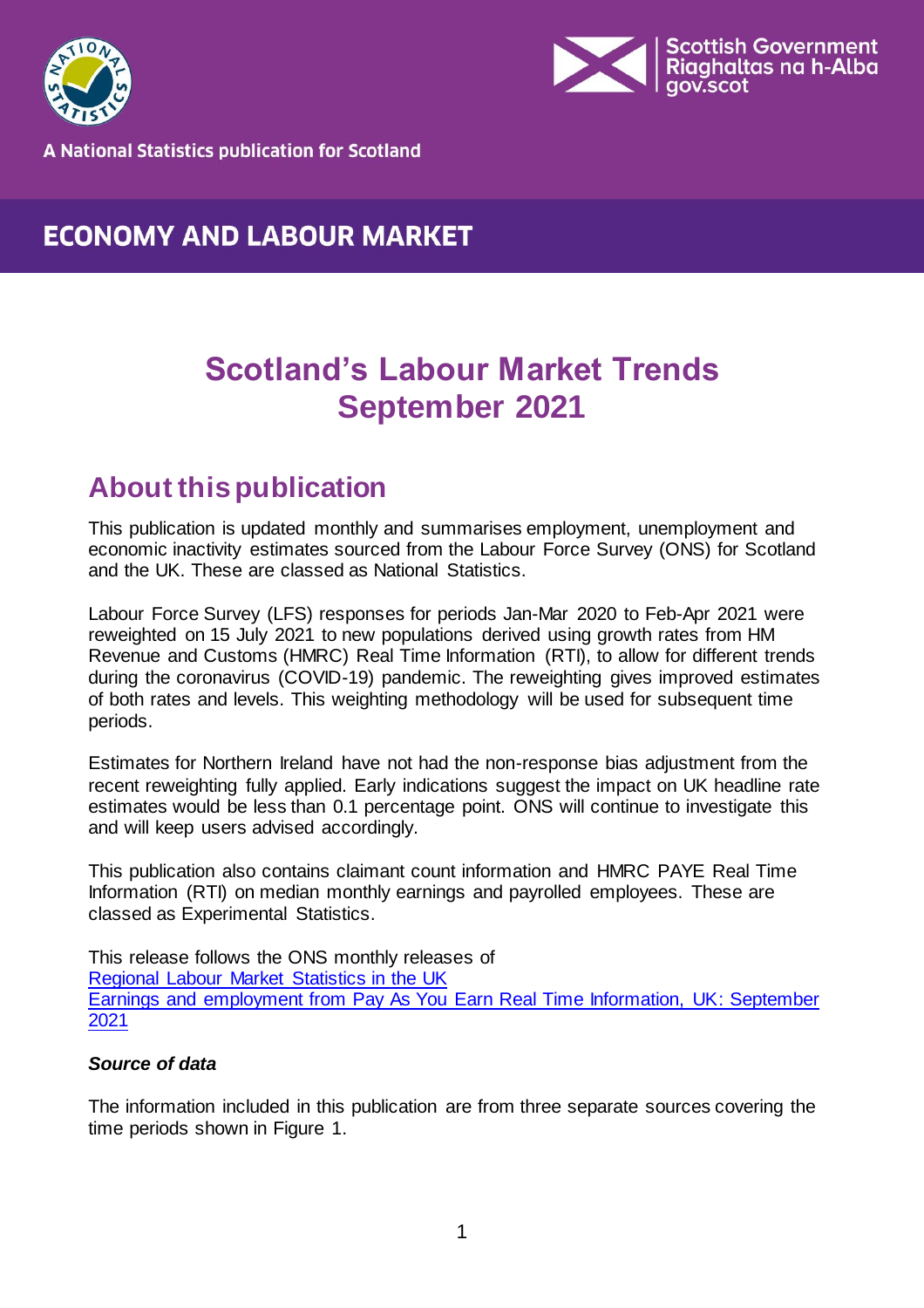### **Figure 1: Labour market data source reference periods**



#### **Comparisons over time**

Comparisons with the latest data over the year have been retained in some parts of the commentary in the publication. However, comparisons with the last data reference point prior to the pandemic have also been provided i.e. employment, unemployment and inactivity rates from the Labour Force Survey are compared with December 2019 to February 2020, HMRC payrolled employee estimates and median monthly earnings are compared with February 2020 and DWP claimant count level and rates are compared with March 2020, to reflect changes in the labour market following the pandemic.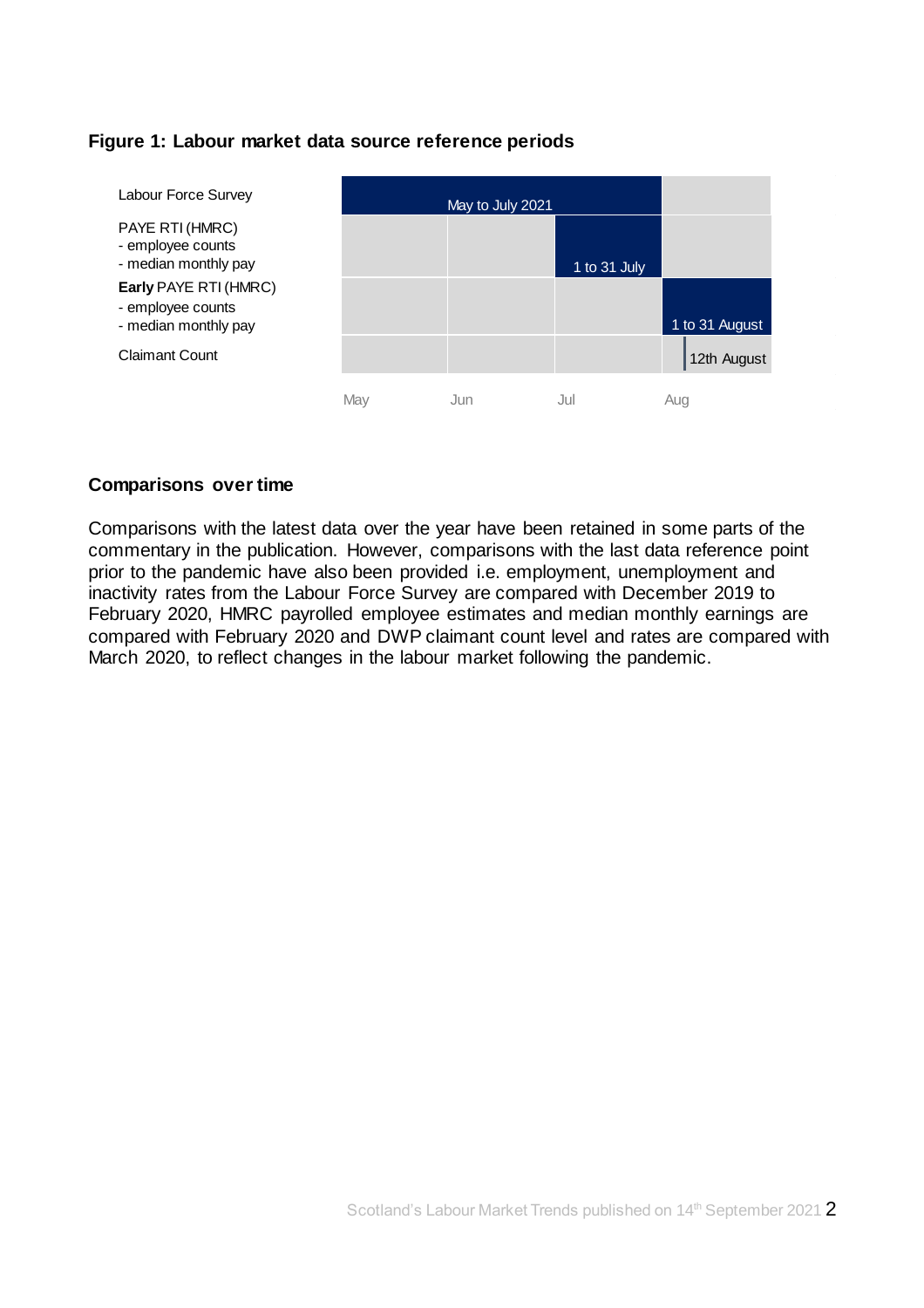# <span id="page-2-0"></span>**Contents**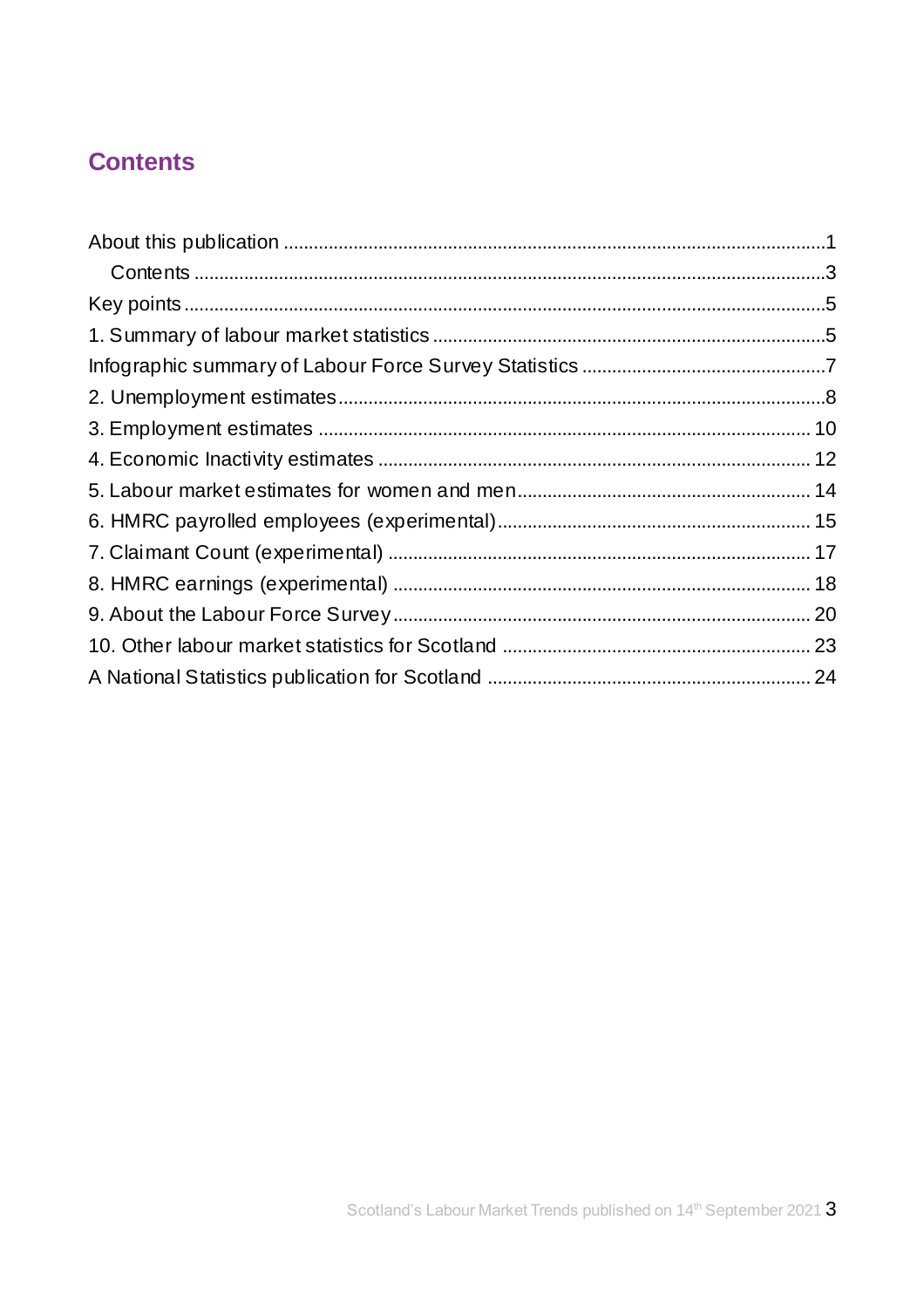

# **NATIONAL STATISTICS STATUS**

National Statistics status means that our statistics meet the highest standards of trustworthiness, quality and public value and it is our responsibility to maintain compliance with these standards.

<span id="page-3-0"></span>These statistics were reviewed, as part of a [compliance check,](https://www.statisticsauthority.gov.uk/correspondence/devolved-labour-market-compliance-check/) against the Code of [Practice](https://www.statisticsauthority.gov.uk/code-of-practice/) in March 2020 and therefore continue to be designated National Statistics.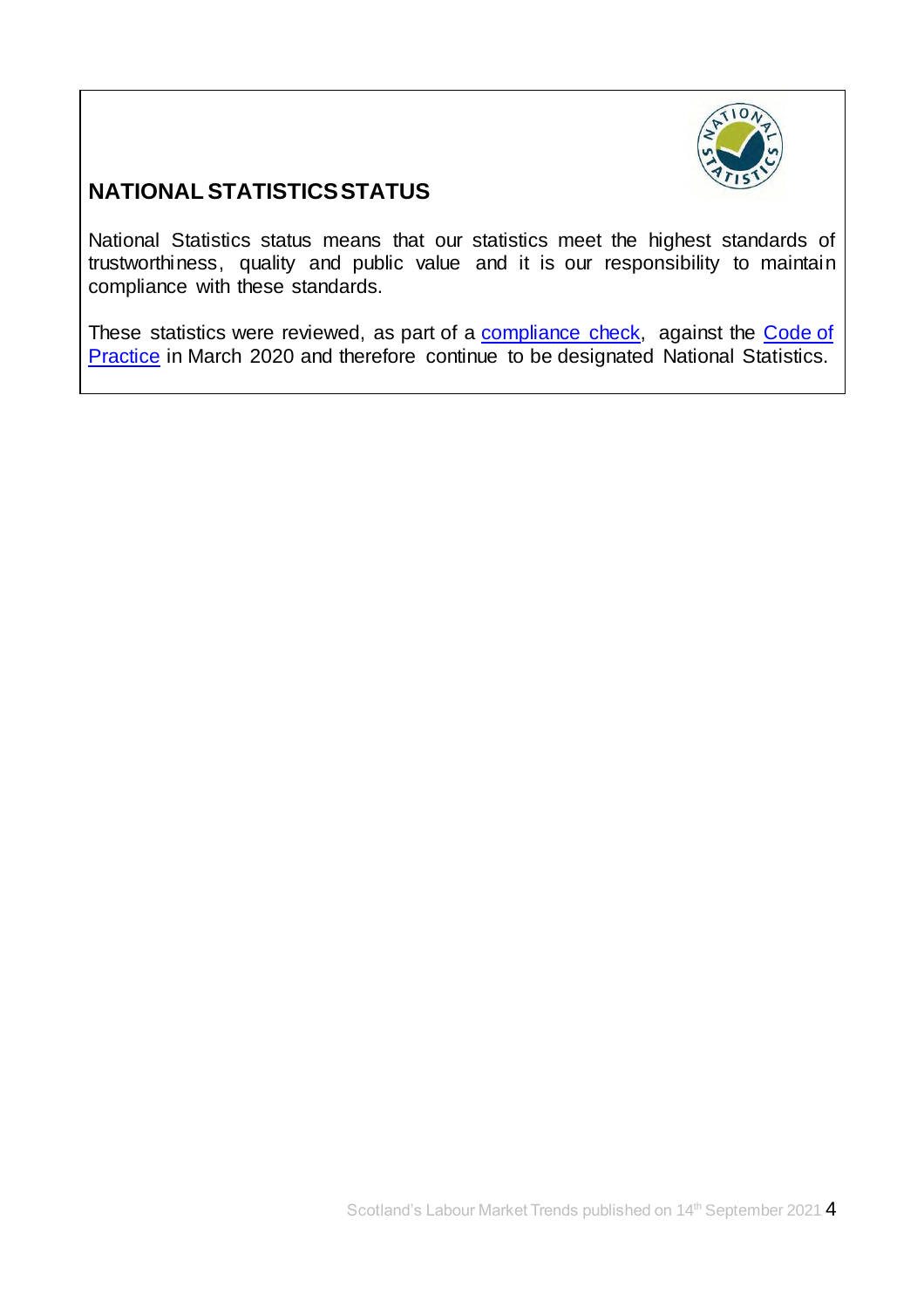# **Key points**

Labour Force Survey estimates are presented for the 3 months to July 2021, compared with the quarter before (February to April 2021) and pre-pandemic (December 2019 to February 2020). Please note percentage point changes are based on unrounded data.

**Furloughed employees -** Employees who are furloughed will be classed as employed but temporarily away from work in the Labour Force Survey and also included in payrolled employee estimates from HMRC (see page 21 for further details).

- The latest Labour Force Survey (LFS) estimates for May to July 2021 are little changed over the quarter. The unemployment rate decreased slightly while the employment rate increased and economic inactivity rate decreased slightly.
- The estimated unemployment rate (16+) in Scotland was 4.3 per cent, up 0.5 percentage points since December 2019-February 2020 (pre-pandemic) but down 0.1 percentage points over the quarter. Scotland's unemployment rate was below the UK rate of 4.6 per cent.
- The estimated employment rate (the proportion of people aged 16-64 in work) in Scotland was 74.1 per cent, down 1.3 percentage points since December 2019- February 2020 (pre-pandemic) but up 0.2 percentage points over the quarter. Scotland's employment rate was below the UK rate of 75.2 per cent.
- The estimated economic inactivity rate (the proportion of people aged 16 to 64 years who were not working and not seeking or available to work) in Scotland was 22.5 per cent, up 0.9 percentage points since December 2019-February 2020 (pre-pandemic) but down 0.1 percentage points over the quarter. Scotland's inactivity rate was above the UK rate of 21.1 per cent.
- Early estimates for August 2021 from HMRC Pay As You Earn Real Time Information indicate that there were 2.37 million payrolled employees in Scotland, a decrease of 1.0 per cent (25,000) compared with February 2020 (pre-pandemic). This compares with the UK where the number of payrolled employees has returned to the same level as in February 2020.
- The experimental Claimant Count includes Jobseeker's Allowance Claimants and those claimants of Universal Credit who were claiming principally for the reason of being unemployed. In August 2021, there were 167,300 claimants in Scotland, a decrease of 6,100 (-3.5 per cent) over the month but an increase of 54,200 (48.0 per cent) since March 2020 (pre-pandemic). The claimant count rate in August 2021 was 5.2 per cent, compared with 5.4 per cent for the UK as a whole.
- <span id="page-4-0"></span> Early estimates for August 2021 from HMRC Pay As You Earn Real Time Information indicate that median monthly pay for payrolled employees in Scotland was £2,023, an increase of 8.2 per cent compared with February 2020 (pre-pandemic). This is higher than the growth in median monthly pay for the UK over the same period (6.5 per cent).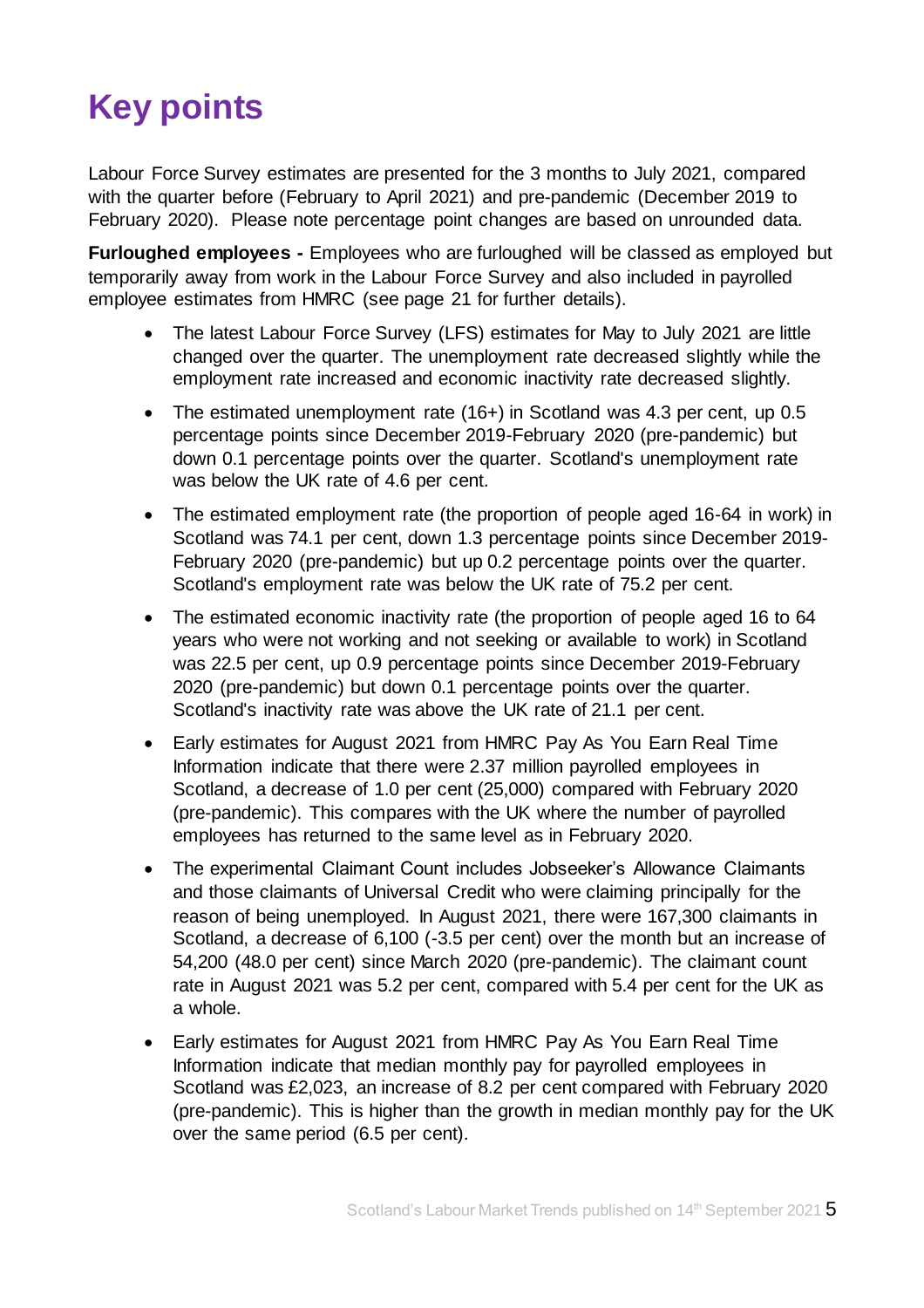# **1. Summary of labour market statistics**

Employment, unemployment and economic inactivity estimates are presented for the 3 months to July 2021, compared with the quarter before (February to April 2021) and compared with a year before (May to July 2020).

\_\_\_\_\_\_\_\_\_\_\_\_\_\_\_\_\_\_\_\_\_\_\_\_\_\_\_\_\_\_\_\_\_\_\_\_\_\_\_\_\_\_\_\_\_\_\_\_\_\_\_\_\_\_\_\_\_\_\_\_\_\_\_\_\_\_\_\_\_\_\_\_\_\_\_

Information are obtained from a sample survey and are therefore subject to some error.

|                                  | $1$ ably 1. Eabour market olationes, occitative and only may to oury zez i |             |                      |             |                   |             |                |                    |                      |                     |                   |                    |
|----------------------------------|----------------------------------------------------------------------------|-------------|----------------------|-------------|-------------------|-------------|----------------|--------------------|----------------------|---------------------|-------------------|--------------------|
|                                  | Percentage point                                                           |             |                      |             | Level (000's)     |             |                |                    |                      |                     |                   |                    |
|                                  | Rate<br>(%)                                                                | СI          | Change<br>on quarter | СI          | Change<br>on year | СI          | Level<br>(000) | СI                 | Change on<br>quarter | СI                  | Change<br>on year | СI                 |
| Employment <sup>1</sup>          |                                                                            |             |                      |             |                   |             |                |                    |                      |                     |                   |                    |
| Scotland                         | 74.1                                                                       | $(\pm 1.7)$ | 0.2                  | $(\pm 2.2)$ | 0.5               | $(\pm 2.4)$ |                | 2,631 $(\pm 55)$   |                      | $-6$ ( $\pm$ 73)    |                   | 13 $(\pm 79)$      |
| UK                               | 75.2                                                                       | $(\pm 0.4)$ | 0.5                  | $(\pm 0.4)$ | $-0.4$            | (± 0.6)     |                | 32,357 $(\pm 191)$ |                      | 183 $(\pm 166)$     |                   | $-202$ $(\pm 269)$ |
| Unemployment <sup>2</sup>        |                                                                            |             |                      |             |                   |             |                |                    |                      |                     |                   |                    |
| Scotland                         | 4.3                                                                        | $(\pm 0.9)$ | $-0.1$               | $(\pm 1.2)$ | $-0.6$            | $(\pm 1.4)$ | 118            | $(\pm 25)$         |                      | $-3$ ( $\pm$ 33)    |                   | $-16$ ( $\pm$ 38)  |
| UK                               | 4.6                                                                        | $(\pm 0.2)$ | $-0.3$               | $(\pm 0.3)$ | 0.3               | $(\pm 0.4)$ | 1,550          | $(\pm 84)$         |                      | $-86$ ( $\pm$ 93)   |                   | 81 $(\pm 121)$     |
| Economic Inactivity <sup>3</sup> |                                                                            |             |                      |             |                   |             |                |                    |                      |                     |                   |                    |
| Scotland                         | 22.5                                                                       | $(\pm 1.6)$ | $-0.1$               | $(\pm 2.1)$ | $-0.1$            | $(\pm 2.2)$ |                | 770 $(\pm 66)$     |                      | $-6$ ( $\pm$ 87)    |                   | $-6$ ( $\pm$ 94)   |
| UK                               | 21.1                                                                       | $(\pm 0.4)$ | $-0.3$               | $(\pm 0.4)$ | 0.2               | $(\pm 0.6)$ |                | 8,711 $(\pm 171)$  |                      | $-121$ ( $\pm$ 152) |                   | 75 $(\pm 240)$     |

## **Table 1: Labour Market Statistics, Scotland and UK, May to July 2021**

Source: Labour Force Survey, seasonally adjusted, ONS

Note: Levels: 1,2: All persons aged 16+; 3: All persons aged 16-64. Rates: denominator: 1,3: all persons 16-64 years; 2. economically active 16+.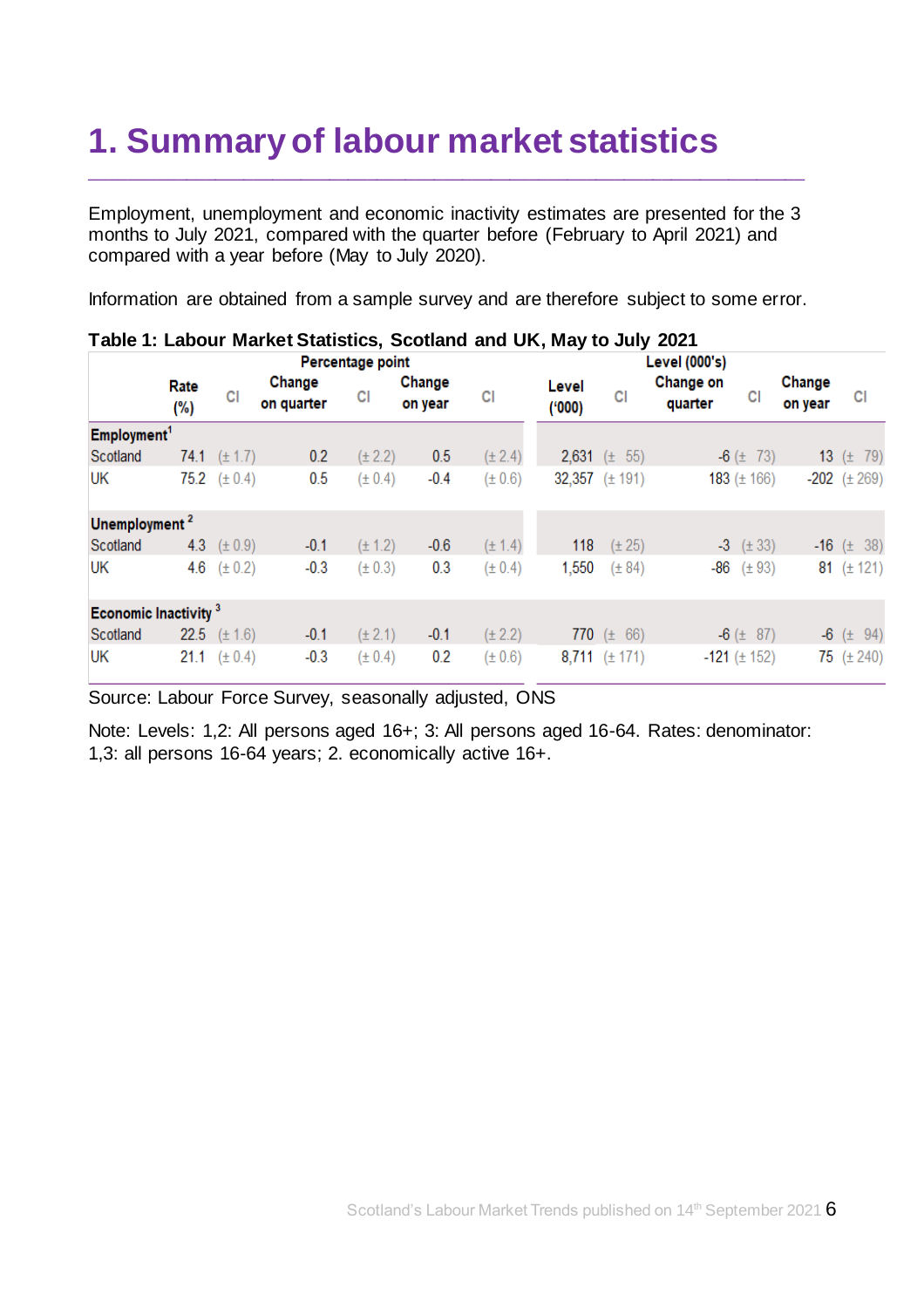#### Infographic summary of Labour Force Survey Statistics

<span id="page-6-0"></span>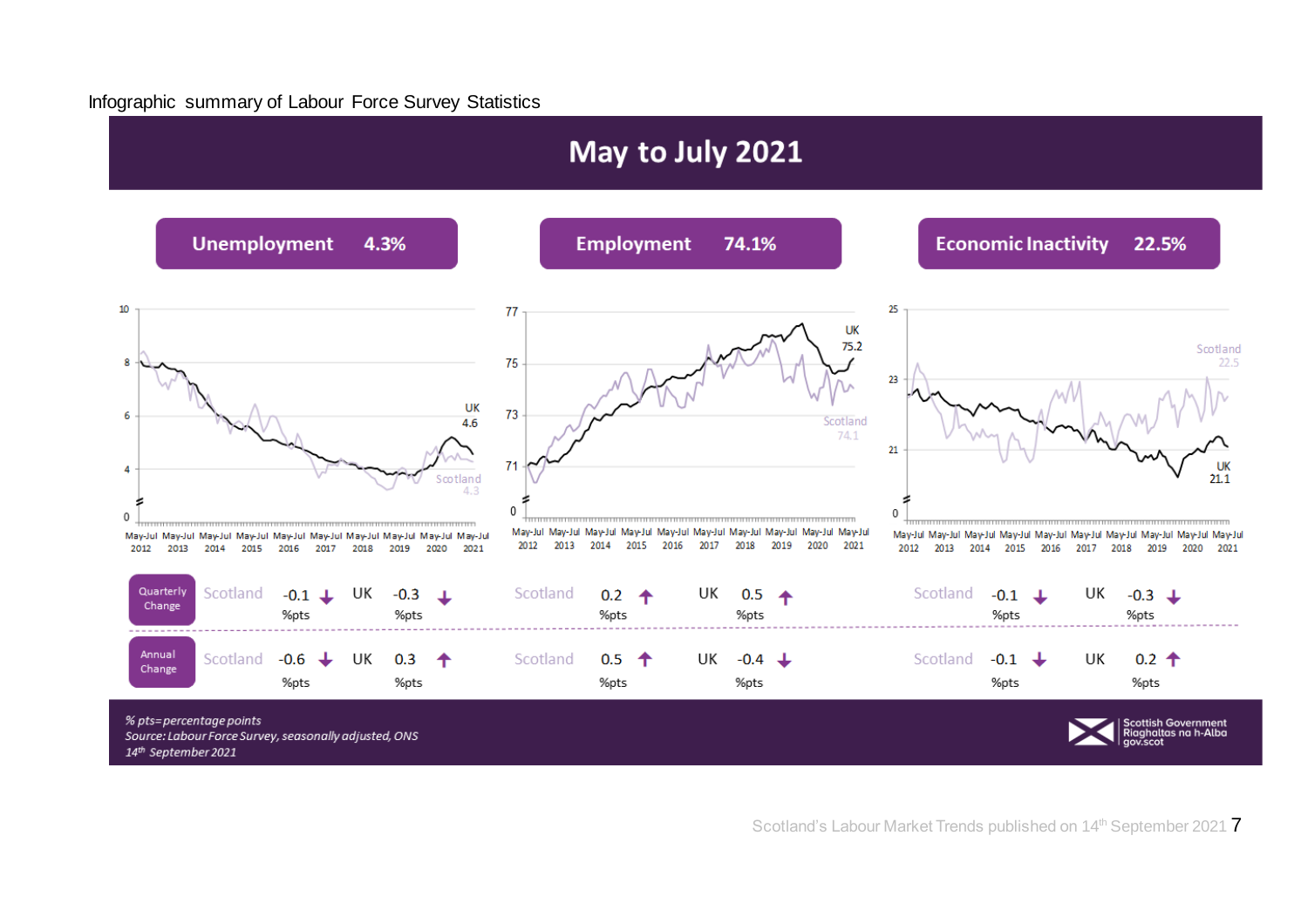# <span id="page-7-0"></span>**2. Unemployment estimates**

The estimated unemployment rate for people aged 16 years and over in Scotland was 4.3 per cent in May to July 2021. This is 0.5 percentage points up on December 2019- February 2020 (pre-pandemic) but 0.1 percentage points down on the quarter.

\_\_\_\_\_\_\_\_\_\_\_\_\_\_\_\_\_\_\_\_\_\_\_\_\_\_\_\_\_\_\_\_\_\_\_\_\_\_\_\_\_\_\_\_\_\_\_\_\_\_\_\_\_\_\_\_\_\_\_\_\_\_\_\_\_\_\_\_\_\_\_\_\_\_\_

The estimated UK unemployment rate was 4.6 per cent in May to July 2021. This is 0.6 percentage points up on December 2019-February 2020 but 0.3 percentage points down on the quarter.



**Chart 1: Unemployment rate (16+ years), Scotland and UK**

Source: Labour Force Survey, seasonally adjusted, ONS

Compared with the UK countries, Scotland's unemployment rate was the 2nd highest.

The estimated unemployment rate for people aged 16 years and over in Scotland was 0.6 percentage points lower than the year before (May to July 2020), while the estimated UK unemployment rate was 0.3 percentage points higher than the year before.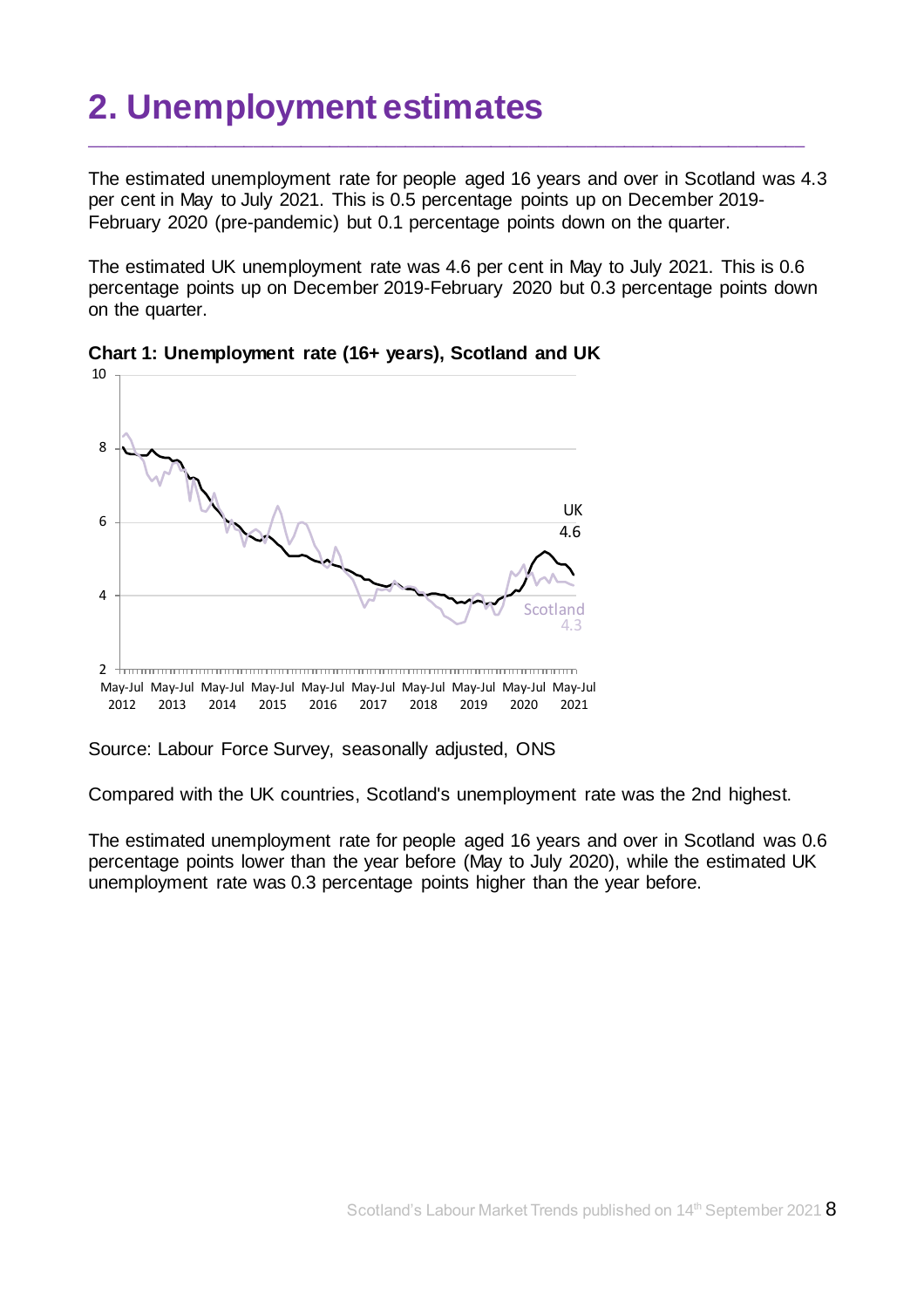

# **Chart 2: Unemployment Rate (16+ years), annual change: UK countries**

Source: Labour Force Survey, ONS Annual change shown in percentage points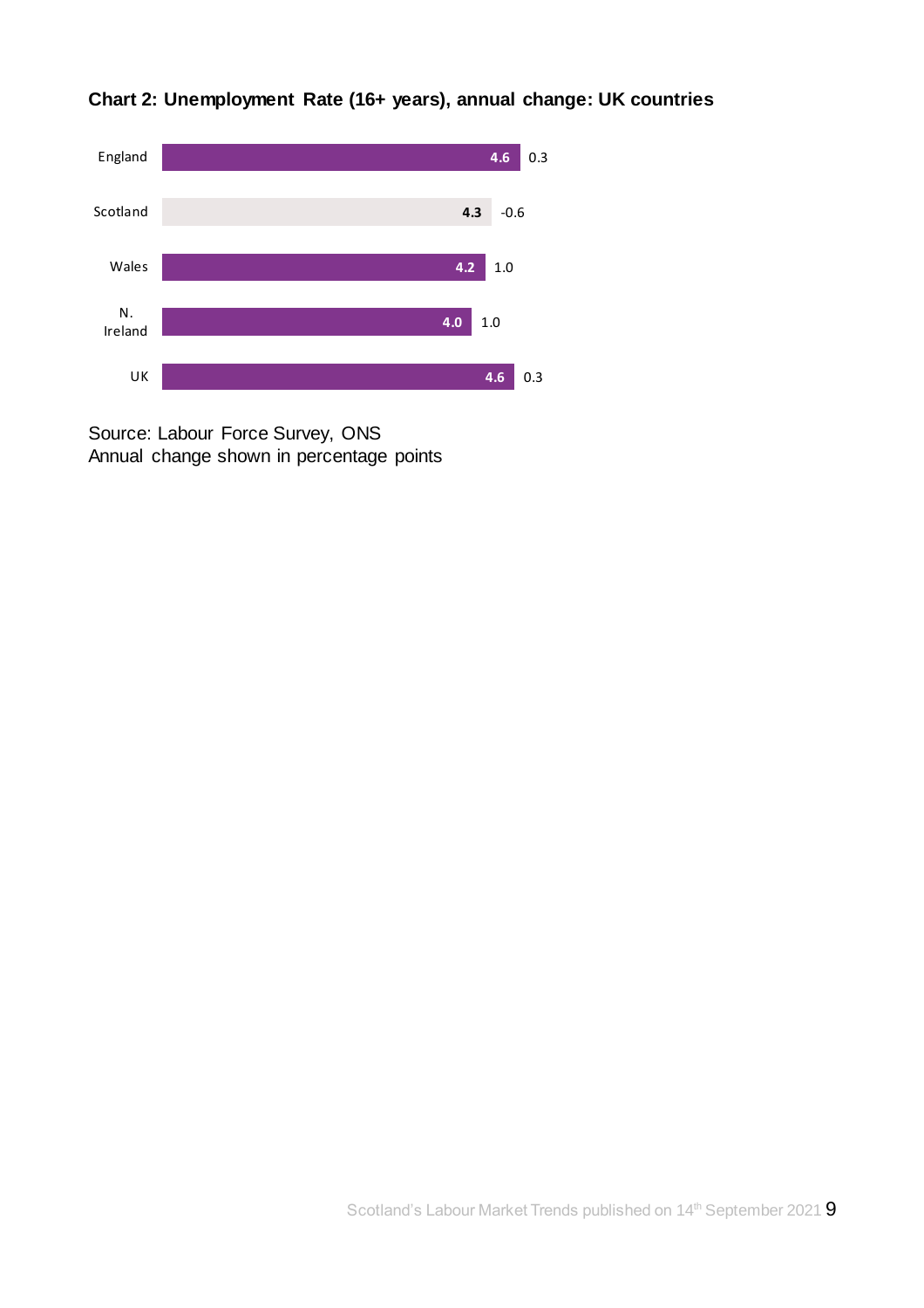# <span id="page-9-0"></span>**3. Employment estimates**

The estimated employment rate for people aged 16-64 years in Scotland was 74.1 per cent in May to July 2021. This is 1.3 percentage points down on December 2019-February 2020 (pre-pandemic) but 0.2 percentage points up on the quarter.

\_\_\_\_\_\_\_\_\_\_\_\_\_\_\_\_\_\_\_\_\_\_\_\_\_\_\_\_\_\_\_\_\_\_\_\_\_\_\_\_\_\_\_\_\_\_\_\_\_\_\_\_\_\_\_\_\_\_\_\_\_\_\_\_\_\_\_\_\_\_\_\_\_\_\_

The estimated UK employment rate was 75.2 per cent in May to July 2021. This is also 1.3 percentage points down on December 2019-February 2020 but 0.5 percentage points up on the quarter.





Compared with the UK countries, Scotland's employment rate was the 2nd lowest.

The estimated employment rate for people aged 16-64 years in Scotland was 0.5 percentage points higher than the year before (May to July 2020), while the estimated UK employment rate was 0.4 percentage points lower than the year before.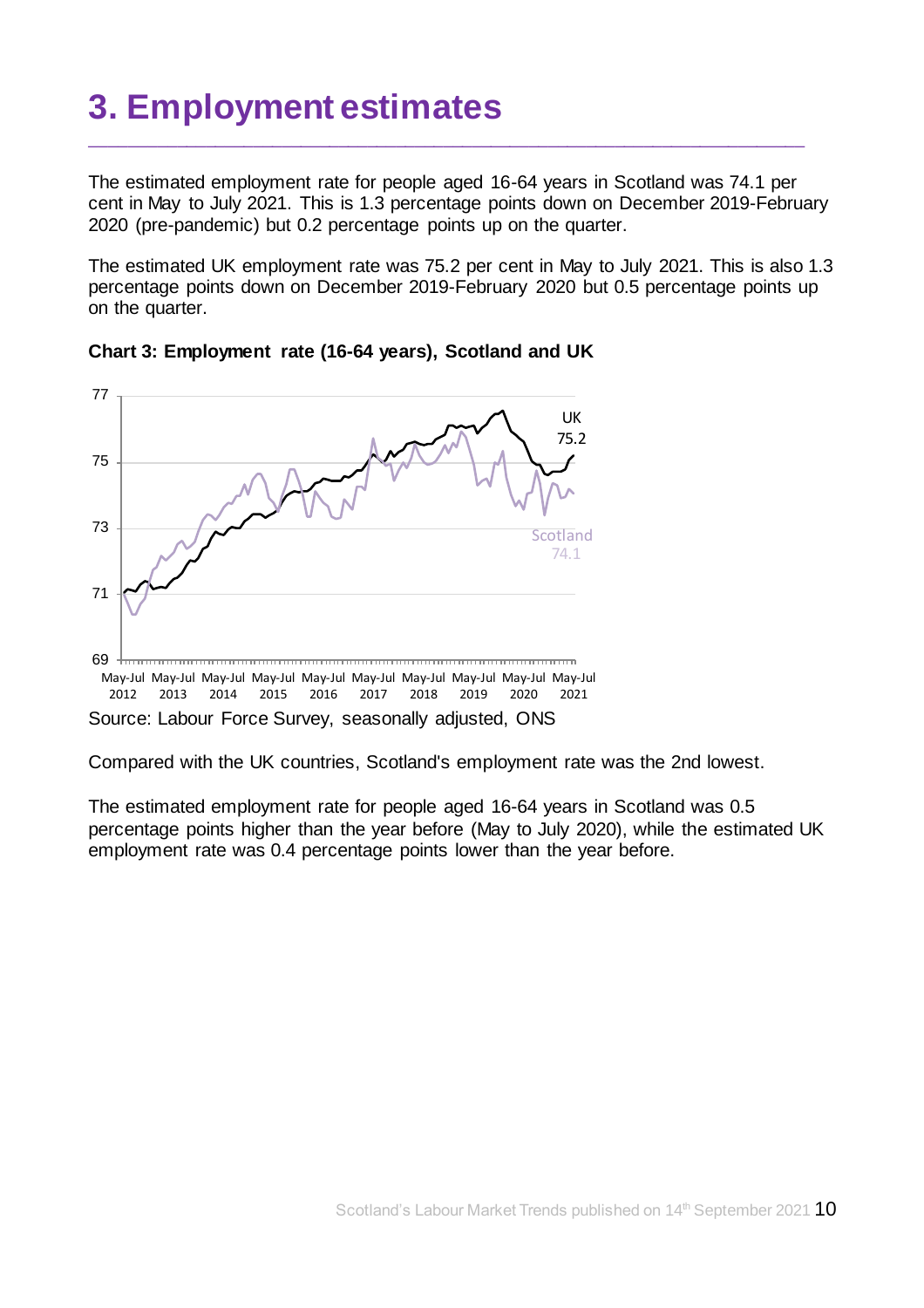



Source: Labour Force Survey, ONS Annual change shown in percentage points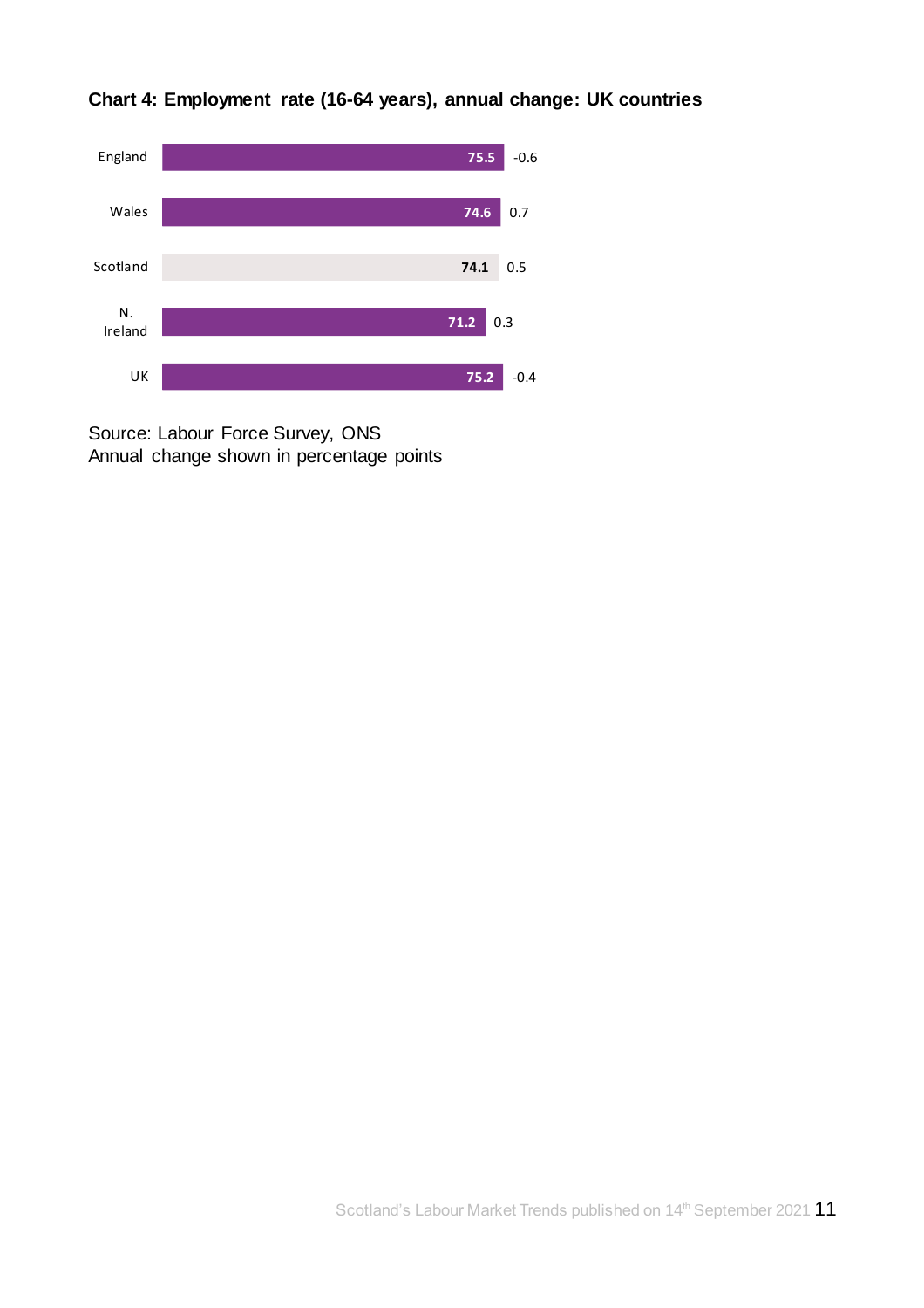# <span id="page-11-0"></span>**4. Economic Inactivity estimates**

The estimated economic inactivity rate for people aged 16-64 years in Scotland was 22.5 per cent in May to July 2021. This is 0.9 percentage points up on December 2019- February 2020 (pre-pandemic) but 0.1 percentage points down on the quarter.

\_\_\_\_\_\_\_\_\_\_\_\_\_\_\_\_\_\_\_\_\_\_\_\_\_\_\_\_\_\_\_\_\_\_\_\_\_\_\_\_\_\_\_\_\_\_\_\_\_\_\_\_\_\_\_\_\_\_\_\_\_\_\_\_\_\_\_\_\_\_\_\_\_\_\_

The estimated UK economic inactivity rate was 21.1 per cent in May to July 2021. This is also 0.9 percentage points up on December 2019-February 2020 but 0.3 percentage points down on the quarter.





Compared with the UK countries, Scotland's economic inactivity rate was the 2nd highest.

The estimated economic inactivity rate for people aged 16-64 years in Scotland was 0.1 percentage points lower than the year before (May to July 2020), while the estimated UK economic inactivity rate was 0.2 percentage points higher than the year before.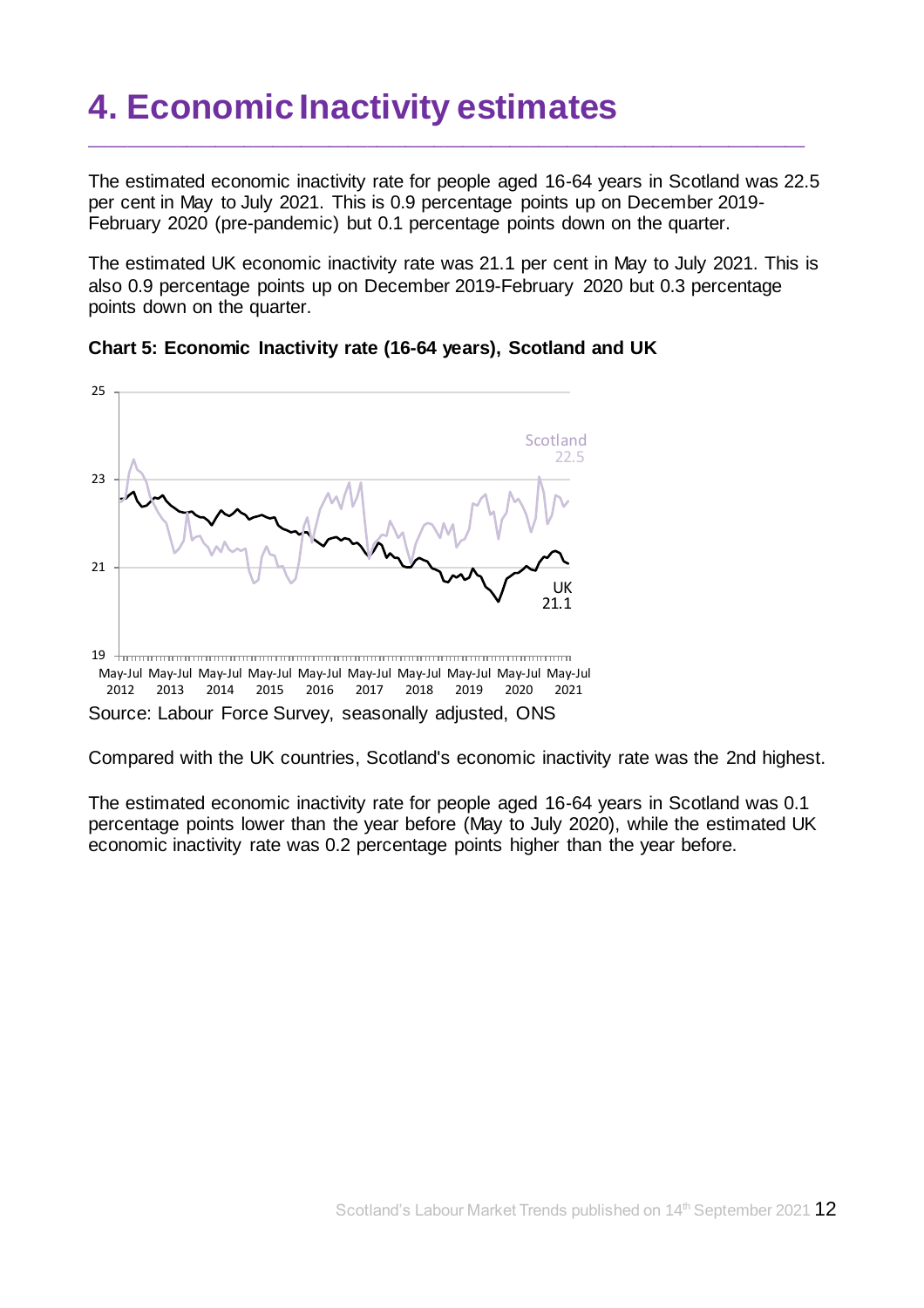

**Chart 6: Economic Inactivity rate (16-64 years), annual change: UK countries**

Source: Labour Force Survey, ONS Annual change shown in percentage points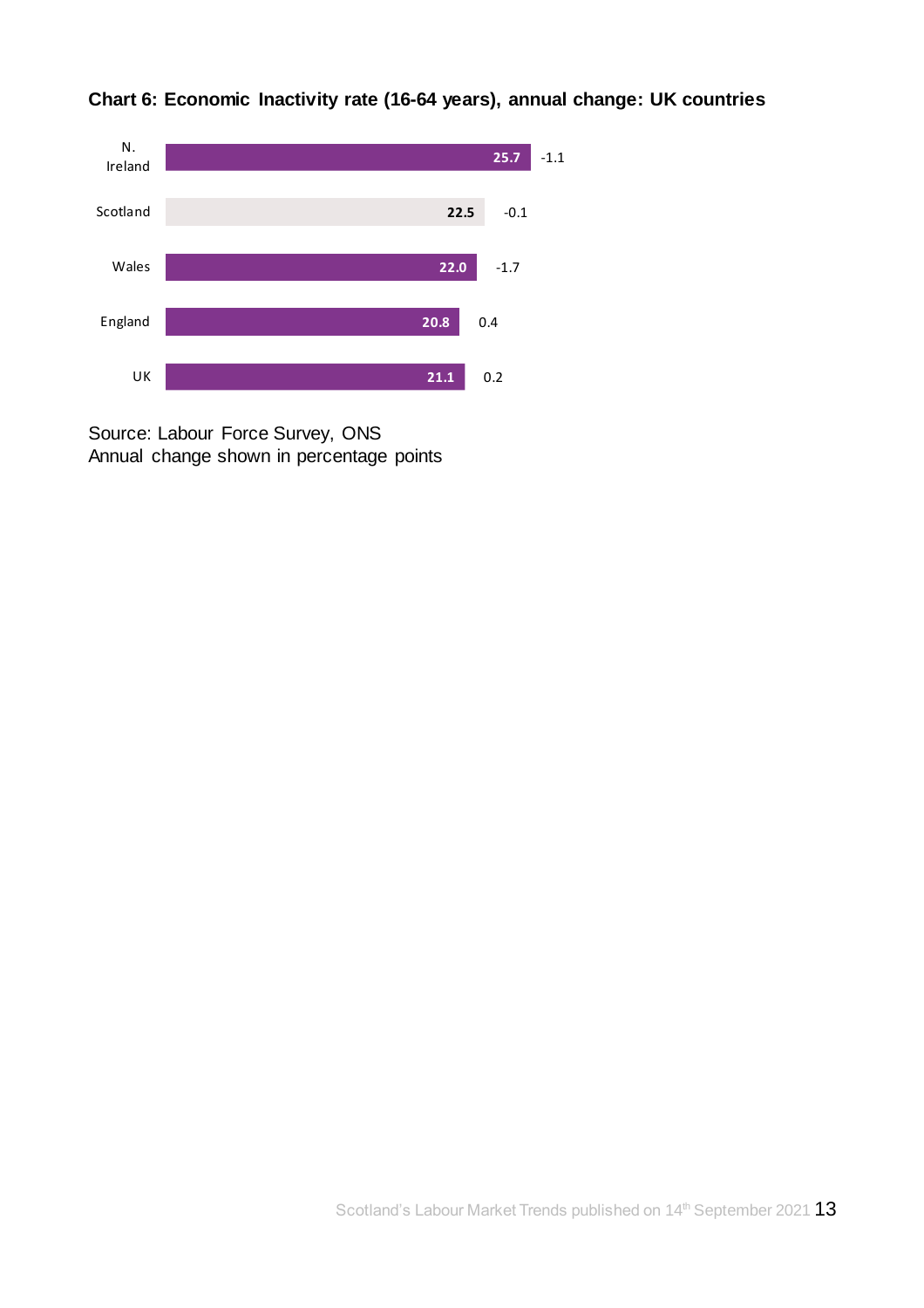# <span id="page-13-0"></span>**5. Labour market estimates for women and men**

|                           | <b>Rate (%)</b> | Change<br>on quarter | Percentage point<br>Change on<br>year | Level<br>(000) | Level (000's)<br>Change on Change on<br>quarter | year  |
|---------------------------|-----------------|----------------------|---------------------------------------|----------------|-------------------------------------------------|-------|
| Employment <sup>1</sup>   |                 |                      |                                       |                |                                                 |       |
| Scotland                  | 72.1            | $-0.1$               | 1.2                                   | 1,300          | -9                                              | 13    |
| <b>UK</b>                 | 72.0            | 0.3                  | 0.2                                   | 15,450         | 48                                              | $-14$ |
| Unemployment <sup>2</sup> |                 |                      |                                       |                |                                                 |       |
| Scotland                  | 4.0             | 0.0                  | $-0.3$                                | 54             | $\Omega$                                        | $-3$  |
| <b>UK</b>                 | 4.4             | $-0.3$               | 0.3                                   | 711            | $-40$                                           | 50    |
| Inactivity <sup>3</sup>   |                 |                      |                                       |                |                                                 |       |
| Scotland                  | 24.8            | 0.1                  | $-1.1$                                | 434            | $\Omega$                                        | $-21$ |
| <b>UK</b>                 | 24.6            | $-0.1$               | $-0.4$                                | 5,107          | $-17$                                           | $-90$ |

#### **Table 2: Labour Market Statistics for Women, Scotland and UK, May to July 2021**

\_\_\_\_\_\_\_\_\_\_\_\_\_\_\_\_\_\_\_\_\_\_\_\_\_\_\_\_\_\_\_\_\_\_\_\_\_\_\_\_\_\_\_\_\_\_\_\_\_\_\_\_\_\_\_\_\_\_\_\_\_\_\_\_\_\_\_\_\_\_\_\_\_\_\_

Source: Labour Force Survey, seasonally adjusted, ONS

Note: Levels: 1,2: All women aged 16+; 3.: All women aged 16-64. Rates: denominator: 1,3: All women 16-64 years; 2. economically active 16+.

### **Table 3: Labour Market Statistics for Men, Scotland and UK, May to July 2021**

|                           | <b>Rate (%)</b> | Change<br>on quarter | Percentage point<br>Change on<br>year | Level<br>(000) | Level (000's)<br>Change on Change on<br>quarter | year   |
|---------------------------|-----------------|----------------------|---------------------------------------|----------------|-------------------------------------------------|--------|
| Employment <sup>1</sup>   |                 |                      |                                       |                |                                                 |        |
| Scotland                  | 76.1            | 0.4                  | $-0.3$                                | 1,331          | 3                                               | 0      |
| <b>UK</b>                 | 78.5            | 0.7                  | $-1.0$                                | 16,907         | 134                                             | $-187$ |
| Unemployment <sup>2</sup> |                 |                      |                                       |                |                                                 |        |
| Scotland                  | 4.5             | $-0.2$               | $-0.9$                                | 63             | $-3$                                            | $-13$  |
| <b>UK</b>                 | 4.7             | $-0.3$               | 0.2                                   | 839            | $-46$                                           | 30     |
| Inactivity <sup>3</sup>   |                 |                      |                                       |                |                                                 |        |
| Scotland                  | 20.1            | $-0.3$               | 1.0                                   | 336            | -6                                              | 15     |
| <b>UK</b>                 | 17.5            | $-0.5$               | 0.8                                   | 3,604          | $-104$                                          | 164    |

Source: Labour Force Survey, seasonally adjusted, ONS

Note: Levels: 1,2: All men aged 16+; 3: All men aged 16-64. Rates: Denominator: 1,3: All men 16- 64 years; 2. economically active 16+.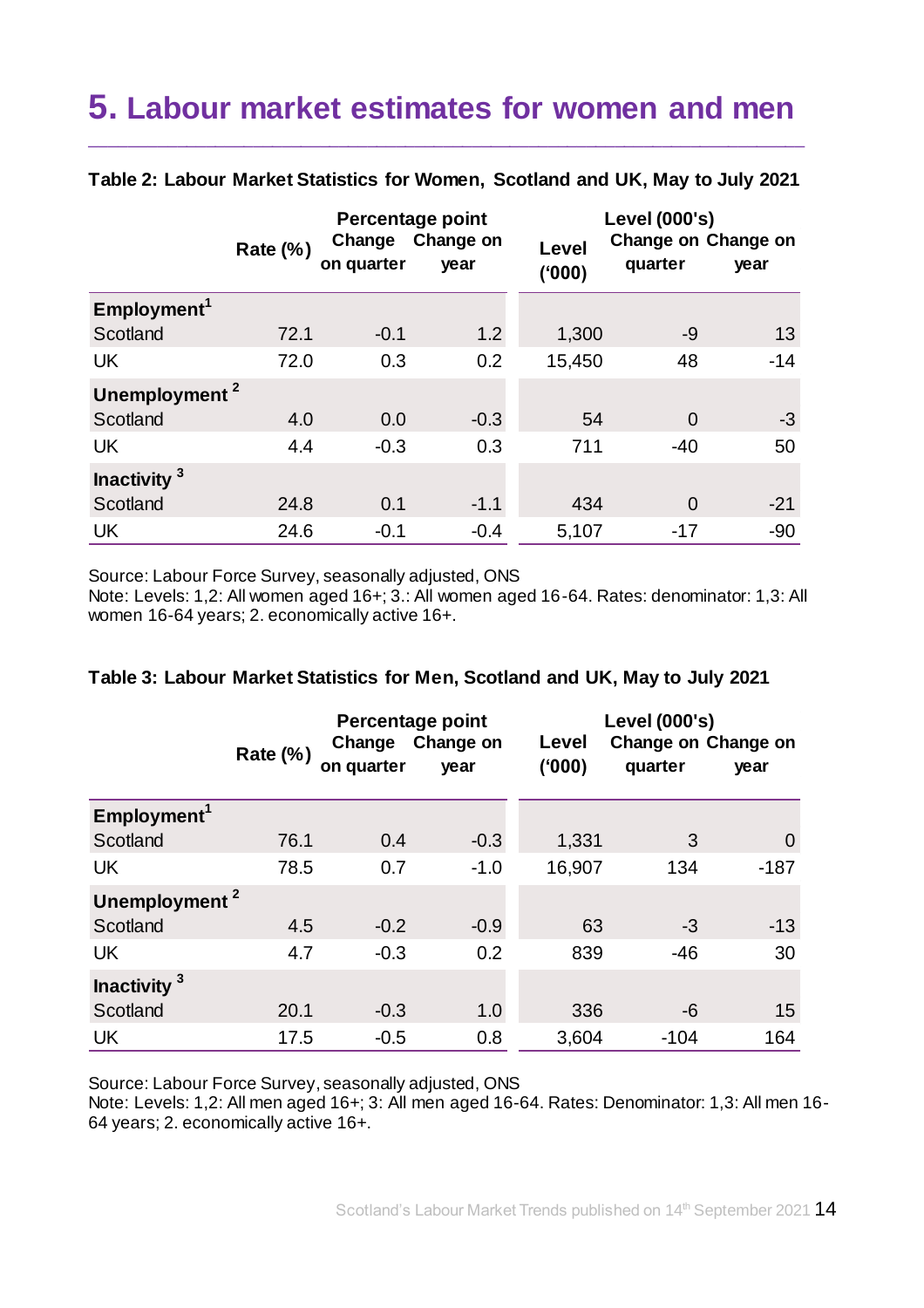# <span id="page-14-0"></span>**6. HMRC payrolled employees (experimental)**

\_\_\_\_\_\_\_\_\_\_\_\_\_\_\_\_\_\_\_\_\_\_\_\_\_\_\_\_\_\_\_\_\_\_\_\_\_\_\_\_\_\_\_\_\_\_\_\_\_\_\_\_\_\_\_\_\_\_\_\_\_\_\_\_\_\_\_\_\_\_\_\_\_\_\_\_\_

This information is based on experimental monthly estimates of paid employees and their pay from HM Revenue and Customs' (HMRC's) Pay As You Earn (PAYE) Real Time Information (RTI) data.

Pay As You Earn Real Time Information shows that there were 2.36 million payrolled employees in Scotland in July 2021.

Compared with the same period the year before, the number of payrolled employees in Scotland increased by 1.3 per cent (30,000). This compares with a rise of 1.9 per cent for the UK over the same period.

The latest early payrolled employee estimates for August 2021 indicate that there were 2.37 million payrolled employees in Scotland. Compared with the same month the year before, the number of payrolled employees had risen by 2.5 per cent (57,000). This compares with a rise of 3.0 per cent for the UK over the same period.

In November 2020, the lowest point following the start of the pandemic, there were 92,000 fewer payrolled employees in Scotland than prior to the pandemic (February 2020). However the estimated number of payrolled employees has been increasing since November 2020.

The estimated number of payrolled employees in Scotland in August 2021 fell by 1.0 per cent (25,000) compared with February 2020, the last month prior to the pandemic. This compares with the UK where the number of payrolled employees has returned to the same level as in February 2020.



**Chart 7: Payrolled Employees, Scotland, August 2016 to August 2021, seasonally adjusted**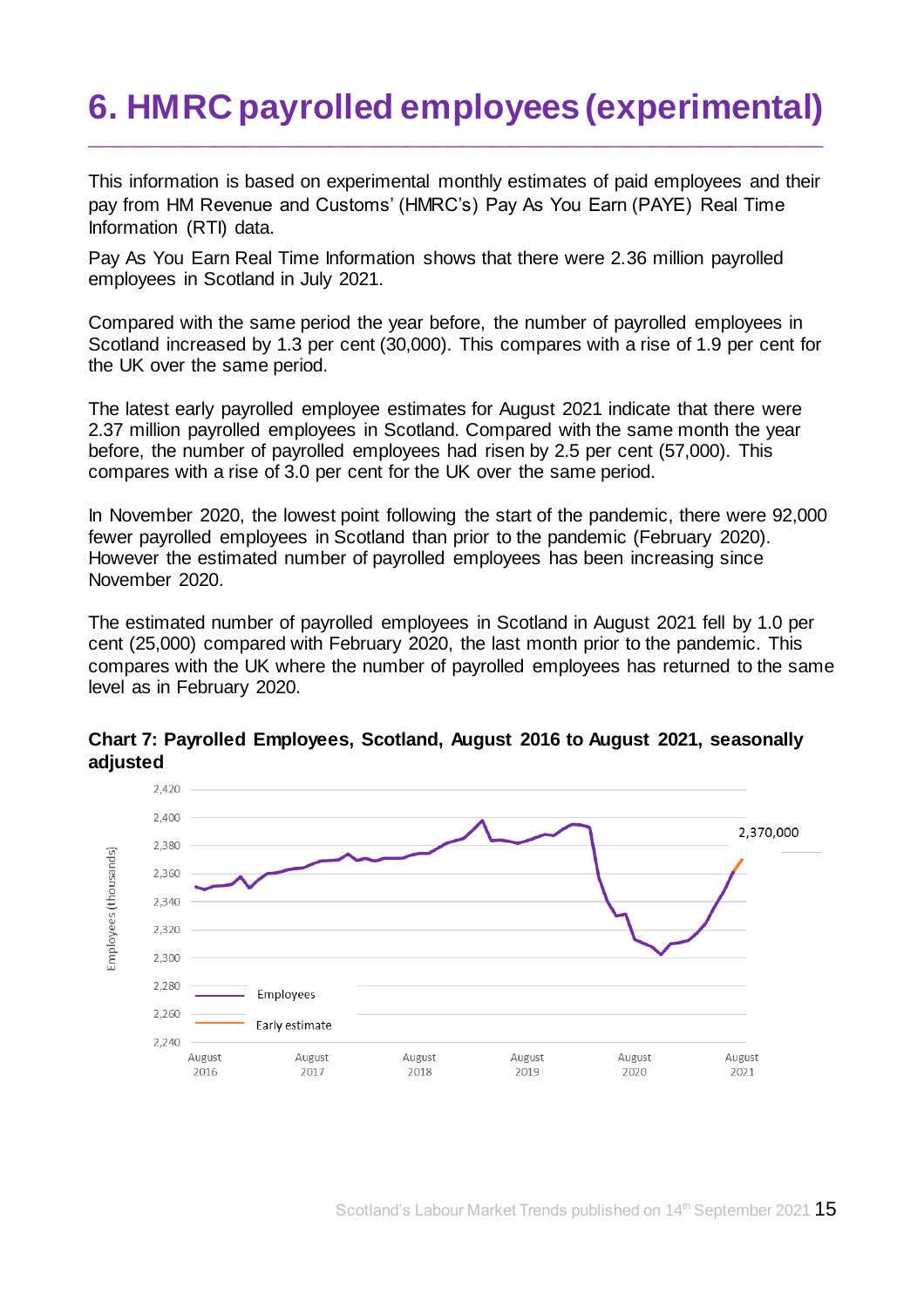

**Chart 8: Annual Percentage Change in Payrolled Employees, Scotland, August 2017 to August 2021** 

Source: PAYE RTI, all industries, seasonally adjusted, HMRC Notes:

1. Early estimates for August 2021 are provided to give an indication of the likely level of employees as well as median pay in the latest period. The figures are based on around 85% of information being available. They are considered of lower quality and may be subject to revision in next month's release when between 98% to 99% of data will be available.

2. Annual percentage change rates for August 2021 are compared against August 2020, and so the reduction in employees seen following the beginning of the coronavirus (COVID-19) pandemic is no longer contributing to the annual percentage change rate. Annual percentage change rates are now compared against this lower baseline.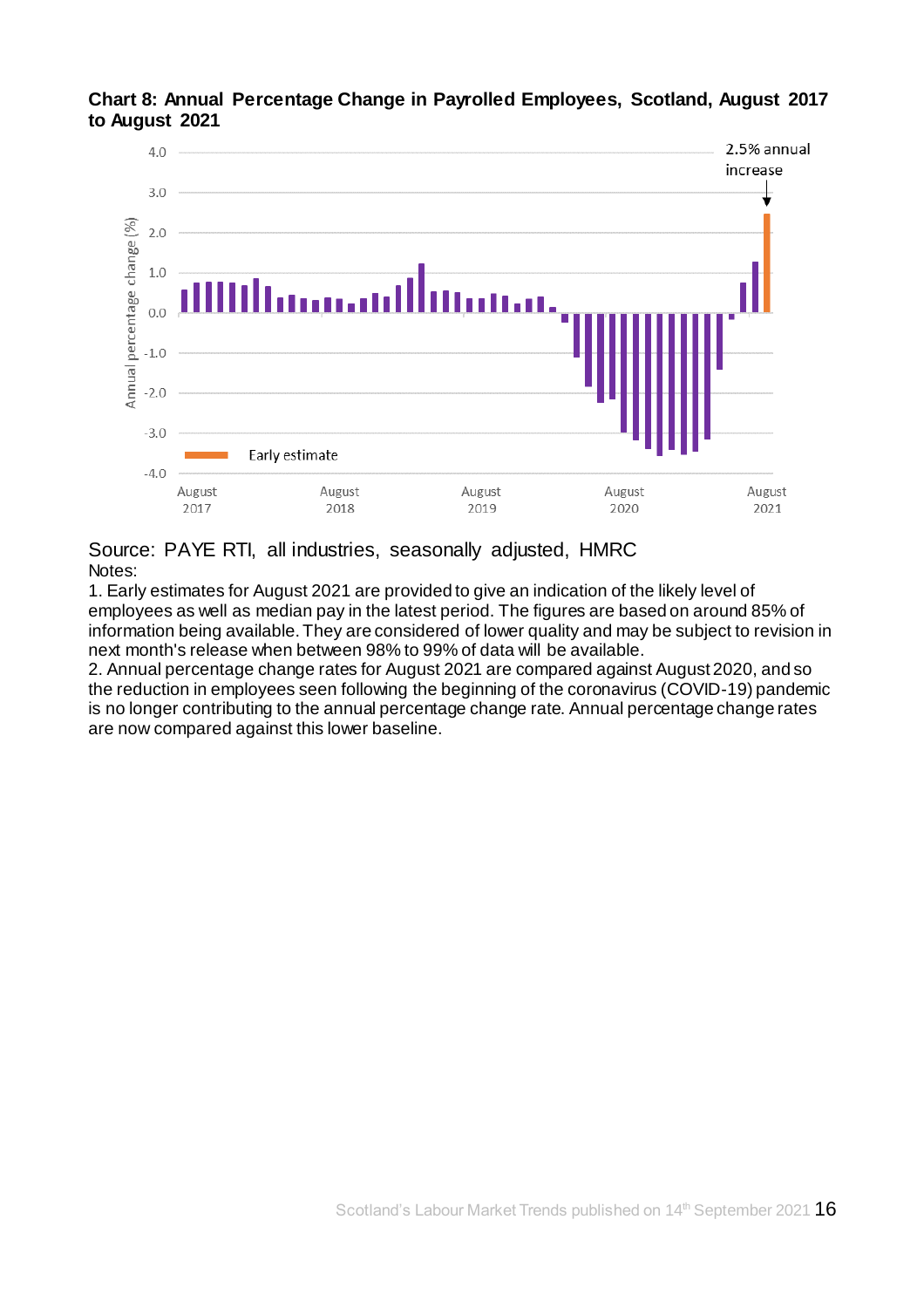# <span id="page-16-0"></span>**7. Claimant Count (experimental)**

The experimental Claimant Count includes Jobseeker's Allowance Claimants and those claimants of Universal Credit who were claiming principally for the reason of being unemployed (those in the "searching for work" conditionality regime). Those claiming such benefits may be wholly unemployed and seeking work, or may be employed but with low income and/or low hours, that make them eligible for unemployment-related benefit support. As part of the response to the pandemic, the rules about who can claim Universal Credit have changed, meaning an increased proportion of those claiming may actually still be in some kind of work. Therefore, changes in the Claimant Count over time will not be wholly because of changes in the number of people who are unemployed.

\_\_\_\_\_\_\_\_\_\_\_\_\_\_\_\_\_\_\_\_\_\_\_\_\_\_\_\_\_\_\_\_\_\_\_\_\_\_\_\_\_\_\_\_\_\_\_\_\_\_\_\_\_\_\_\_\_\_\_\_\_\_\_\_\_\_\_\_\_\_\_\_\_\_\_\_\_

In August 2021, there were 167,300 claimants in Scotland, a decrease of 6,100 (-3.5 per cent) over the month but an increase of 54,200 (48.0 per cent) since March 2020 (prepandemic). The claimant count rate in August 2021 was 5.2 per cent, compared with 5.4 per cent for the UK as a whole.



#### **Chart 9: Claimant Count rate, Scotland and UK**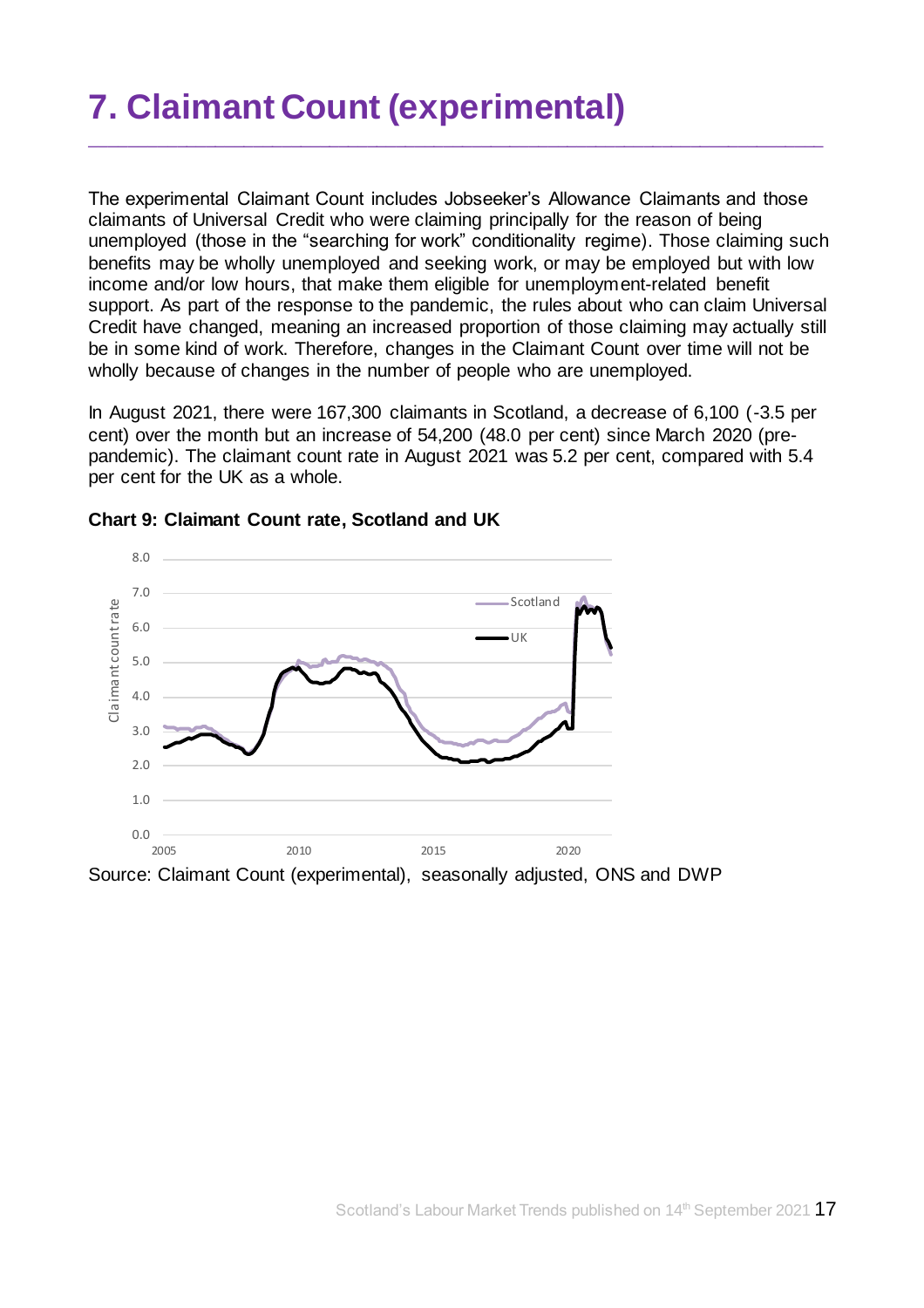# <span id="page-17-0"></span>**8. HMRC earnings (experimental)**

This information is based on experimental monthly estimates of paid employees and their pay from HM Revenue and Customs' (HMRC's) Pay As You Earn (PAYE) Real Time Information (RTI) data.

\_\_\_\_\_\_\_\_\_\_\_\_\_\_\_\_\_\_\_\_\_\_\_\_\_\_\_\_\_\_\_\_\_\_\_\_\_\_\_\_\_\_\_\_\_\_\_\_\_\_\_\_\_\_\_\_\_\_\_\_\_\_\_\_\_\_\_\_\_\_\_\_\_\_\_\_\_

Earnings from Pay As You Earn Real Time Information show that median monthly pay, seasonally adjusted, for payrolled employees in Scotland in July 2021 was £2,018. Median monthly pay fell sharply between February 2020 and April 2020 but has been recovering since June 2020.

Compared with the same period the year before, median monthly pay for payrolled employees in Scotland increased by 6.4 per cent, below the UK increase of 6.6 per cent and above the pre-Covid peak annual growth of 5.5 per cent in March 2019.

The latest early estimates for August 2021 indicate that median monthly pay for payrolled employees in Scotland increased to £2,023, an increase of 6.0 per cent compared to the same period the previous year. This is higher than the annual growth in median monthly pay for the UK over the same period (5.4 per cent).

The estimated median monthly pay for payrolled employees in Scotland in August 2021 increased by 8.2 per cent compared with February 2020, the last month prior to the pandemic. This is above the UK increase of 6.5 per cent over the same period.



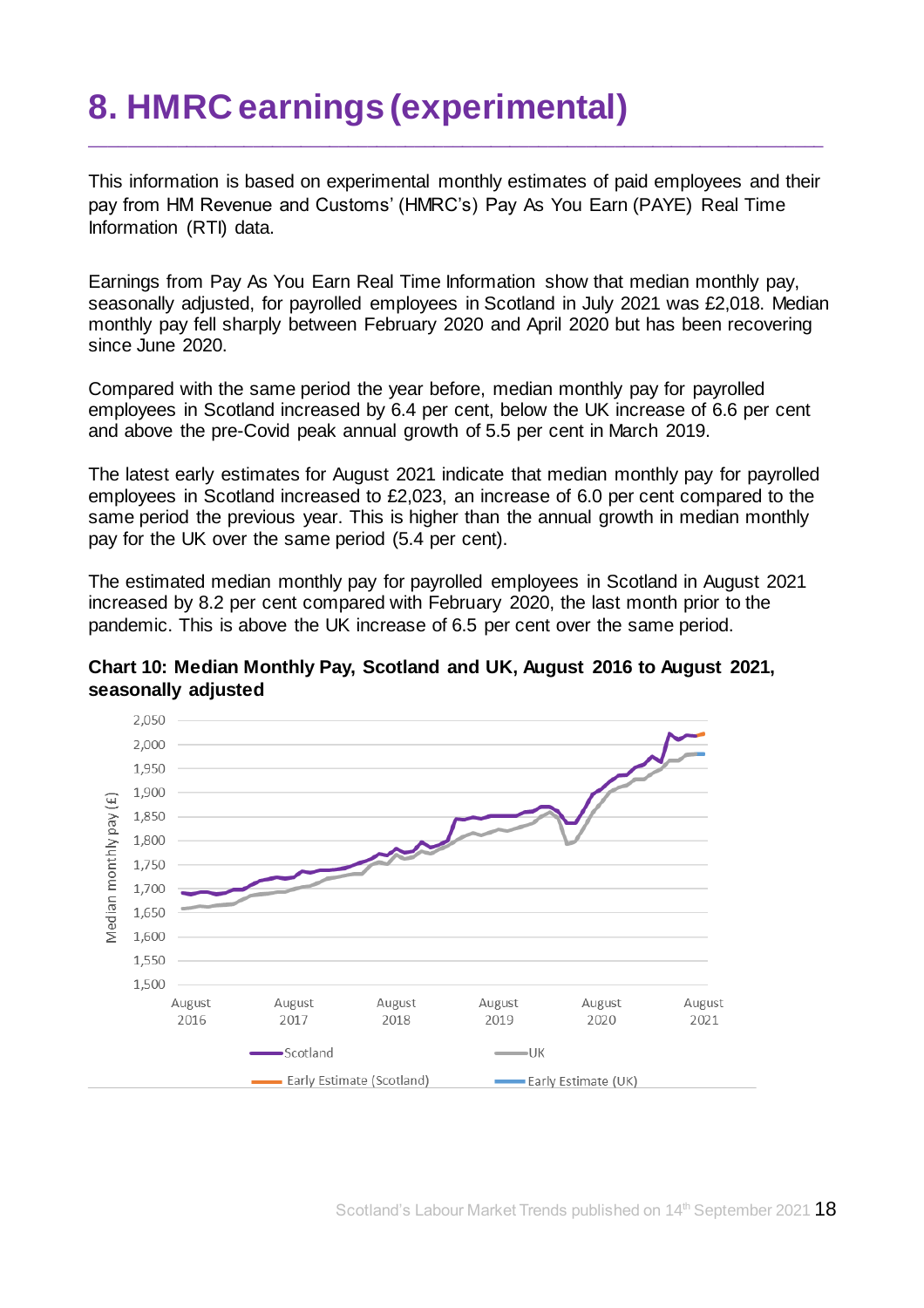

### **Chart 11: Annual Percentage Change in Median Monthly Pay, Scotland and UK, August 2017 to August 2021**

Source: PAYE RTI, all industries, seasonally adjusted, HMRC Notes:

1. Early estimates for August 2021 are provided to give an indication of the likely level of employees as well as median pay in the latest period. The figures for August 2021 are based on around 85% of information being available. They are considered of lower quality and may be subject to revision in next month's release when between 98% to 99% of data will be available. 2. Annual percentage change rates for August 2021 are compared against August 2020, and so the reduction in median pay seen following the beginning of the coronavirus (COVID-19) pandemic is no longer contributing to the annual percentage change rate. Annual percentage change rates are now compared against this lower baseline.

HMRC have [reported](https://www.ons.gov.uk/employmentandlabourmarket/peopleinwork/earningsandworkinghours/bulletins/earningsandemploymentfrompayasyouearnrealtimeinformationuk/latest) for the UK that the relatively high level of pay growth between June and December 2020 is partially explained by lower levels of inflows than usual during that period. The high level of pay growth in April 2021 is attributed to the record high in median pay in April 2021, combined with the suppressed level of median pay in April 2020 at the onset of the coronavirus (COVID-19) pandemic. The advantage of considering median pay over a 12-month period is that the monthly variations are less volatile compared with the annual level. However, where there are shocks to the labour market like this, it may be useful to consider median pay growth over shorter time periods.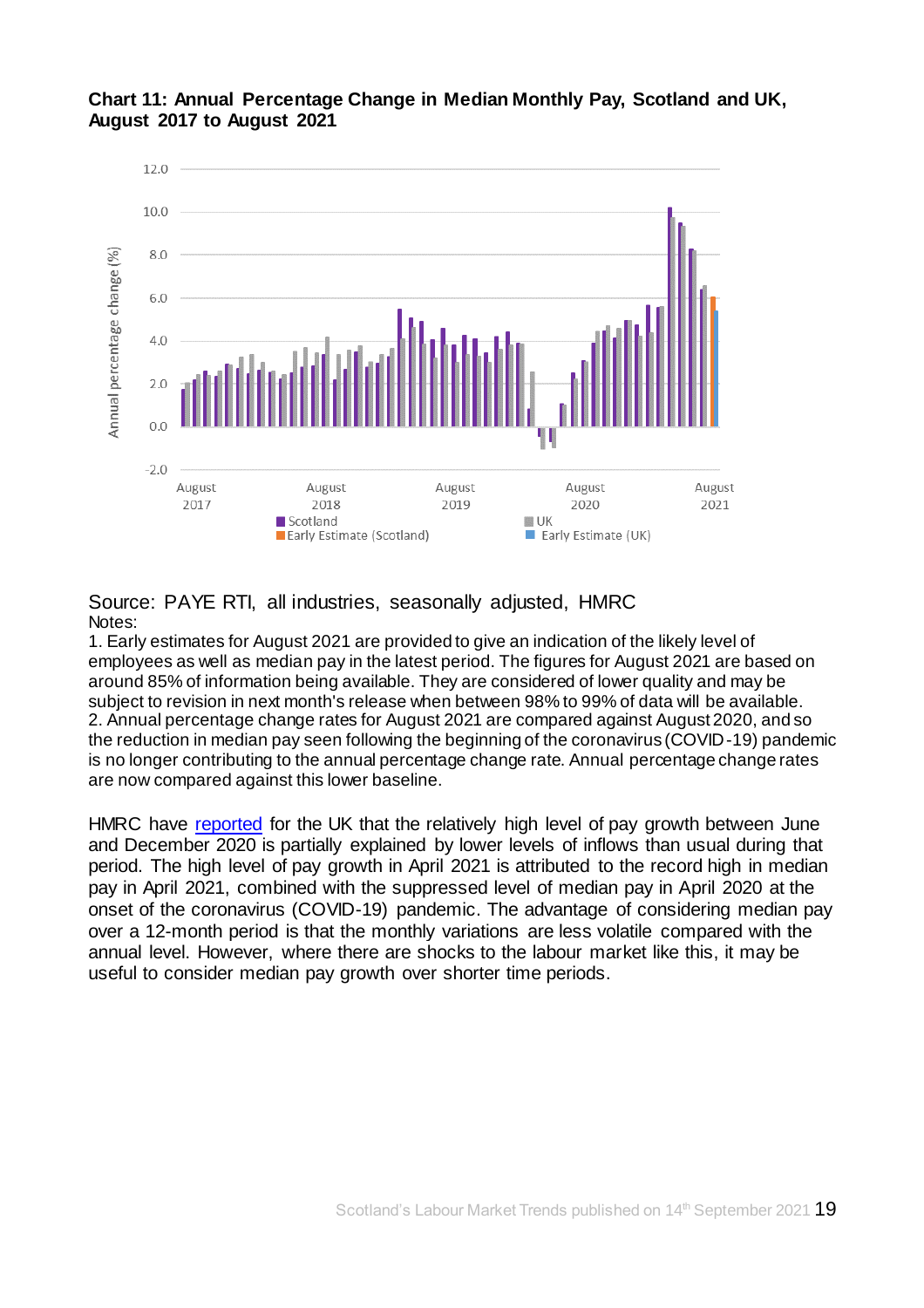# <span id="page-19-0"></span>**9. About the Labour Force Survey**

All estimates are sourced from the labour force survey with exception of those in section 6, 7 and 8.

\_\_\_\_\_\_\_\_\_\_\_\_\_\_\_\_\_\_\_\_\_\_\_\_\_\_\_\_\_\_\_\_\_\_\_\_\_\_\_\_\_\_\_\_\_\_\_\_\_\_\_\_\_\_\_\_\_\_\_\_\_\_\_\_\_\_\_\_\_\_\_\_\_\_\_\_\_\_

#### **Sources of information**

Information presented are sourced from the Labour Force Survey, a survey of households collected and published by the Office for Nationals Statistics. Information are obtained from a sample survey and are therefore subject to some error.

#### **Unemployment:**

The ILO definition of unemployment covers people who are: not in employment, want a job, have actively sought work in the previous 4 weeks and are available to start work within the next fortnight, or, out of work and have accepted a job which they are waiting to start in the next fortnight.

#### **Unemployment rate:**

The number of unemployed people expressed as a percentage of the relevant economically active population.

#### **Employment:**

There are two main ways of looking at employment: the number of people with jobs or the number of jobs. These two concepts represent different things as one person can have more than one job. People aged 16 or over are classed as in employment (as an employee or self-employed) by the LFS, if they have done at least one hour of paid work in the week prior to their LFS interview or if they have a job that they are temporarily away from. People who do unpaid work in a family business and people on Governmentsupported training and employment programs are also included according to the International Labour Organisation (ILO) convention.

**Employment rate:** The number of people in employment expressed as a percentage of the relevant population.

### **Economically inactive:**

Economically inactive people are not in employment, but do not satisfy all the criteria for unemployment. This group is comprised of those who want a job but who have not been seeking work in the last 4 weeks, those who want a job and are seeking work but not available to start and those who do not want a job. For example, students not working or seeking work and those in retirement are classed as economically inactive. It can be useful for some purposes to consider only those who are both economically inactive and not of state pension age.

#### **Economic inactivity rate:**

The number of economically inactive people expressed as a percentage of the relevant population.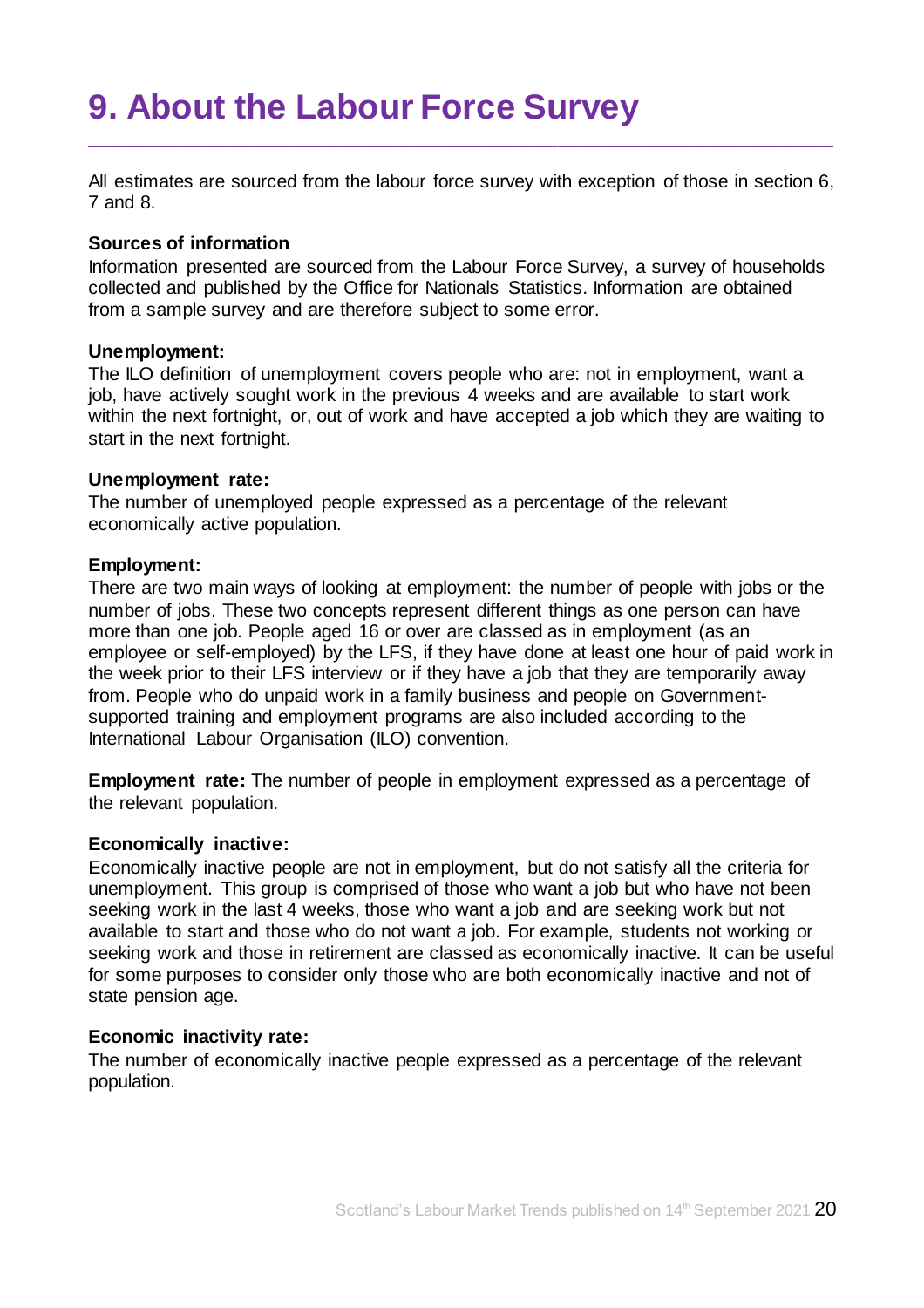### **Reliability of these estimates**

When estimates are based on a sample of the population, confidence limits can be used to assess the range of values that the true value lies between. 95% confidence intervals are included in Table 1. ONS publish these in the following tables for [Scotland](https://www.ons.gov.uk/employmentandlabourmarket/peopleinwork/employmentandemployeetypes/datasets/samplingvariabilityandrevisionssummaryforregionallabourmarketstatisticss02) and [UK.](https://www.ons.gov.uk/employmentandlabourmarket/peopleinwork/employmentandemployeetypes/datasets/labourforcesurveysamplingvariabilitya11)

### **What does the 95% confidence limit mean?**

If, for example, we have an LFS estimate and confidence limit of 63% +/- 0.27%, this means that 19 times out of 20 we would expect the true rate to lie between 62.73% and 63.27%. Only in exceptional circumstances (1 in 20 times) would we expect the true rate to be outside the confidence interval around the LFS estimate. The smaller the confidence limits, the more reliable the estimate.

#### **What is statistical significance?**

To determine whether a change is statistically significant, we first calculate the difference between 2 quarters or over the year. The difference between 2 quarters for a rate is measured in 'percentage point' terms. The confidence interval around this difference is published by [ONS.](https://www.ons.gov.uk/employmentandlabourmarket/peopleinwork/employmentandemployeetypes/datasets/samplingvariabilityandrevisionssummaryforregionallabourmarketstatisticss02) If the calculated change is greater than the sampling variability of the change, the change was determined to be statistically significant.

### **Further links to information on reliability**

Further information on reliability can be accessed in the ONS publication at [link](https://www.ons.gov.uk/employmentandlabourmarket/peopleinwork/employmentandemployeetypes/bulletins/uklabourmarket/september2021) ONS note that regional estimates for the unemployment rate are quite volatile, which needs to be allowed for when considering the pattern of change over time. Sampling variability information is published at [link.](https://www.ons.gov.uk/employmentandlabourmarket/peopleinwork/employmentandemployeetypes/datasets/samplingvariabilityandrevisionssummaryforregionallabourmarketstatisticss02)

#### **Impact of the Coronavirus on the measurement of the labour market**

ONS have published a summary at this [link](https://www.ons.gov.uk/employmentandlabourmarket/peopleinwork/employmentandemployeetypes/articles/coronavirusandtheeffectsonuklabourmarketstatistics/2020-05-06#measuring-the-labour-markets/) where full definitions are provided. In summary:

In response to the coronavirus pandemic, both the UK government and devolved administrations have implemented a wide range of policies. The interventions that are likely to be most significant in terms of the direct impact on the labour market are the Coronavirus Job Retention Scheme (CJRS) from 20th April 2020 and the Self-Employment Income Support Scheme (SEISS) from 15th May 2020.

Applying the guidance on measuring labour market statistics, employees who are furloughed will be classified as employed, but temporarily away from work. This will mean that, all things being equal, furloughed workers will not reduce the number of people in employment (or the employment rate). However, the scheme will lead to an increase in the number of employees working no hours and an overall reduction in the number of hours worked. There may be a compensating effect if employees on furlough take other employment, which can be detected from the number of people with second jobs.

The expected impact of the SEISS in labour market statistics is that people will remain as self-employed, but may class themselves as temporarily away from work and record no hours of employment. However, as under the terms of the scheme, they can continue to work or take on other employment, their labour market status and number of hours worked may change during the scheme's lifespan.

Further information on sources is also published by ONS at: [Understanding the impact on jobs and pay-](https://blog.ons.gov.uk/2020/06/15/painting-the-clearest-picture-possible-how-the-ons-is-measuring-the-labour-market/7) how the ONS is now measuring the labour [market](https://blog.ons.gov.uk/2020/06/15/painting-the-clearest-picture-possible-how-the-ons-is-measuring-the-labour-market/7)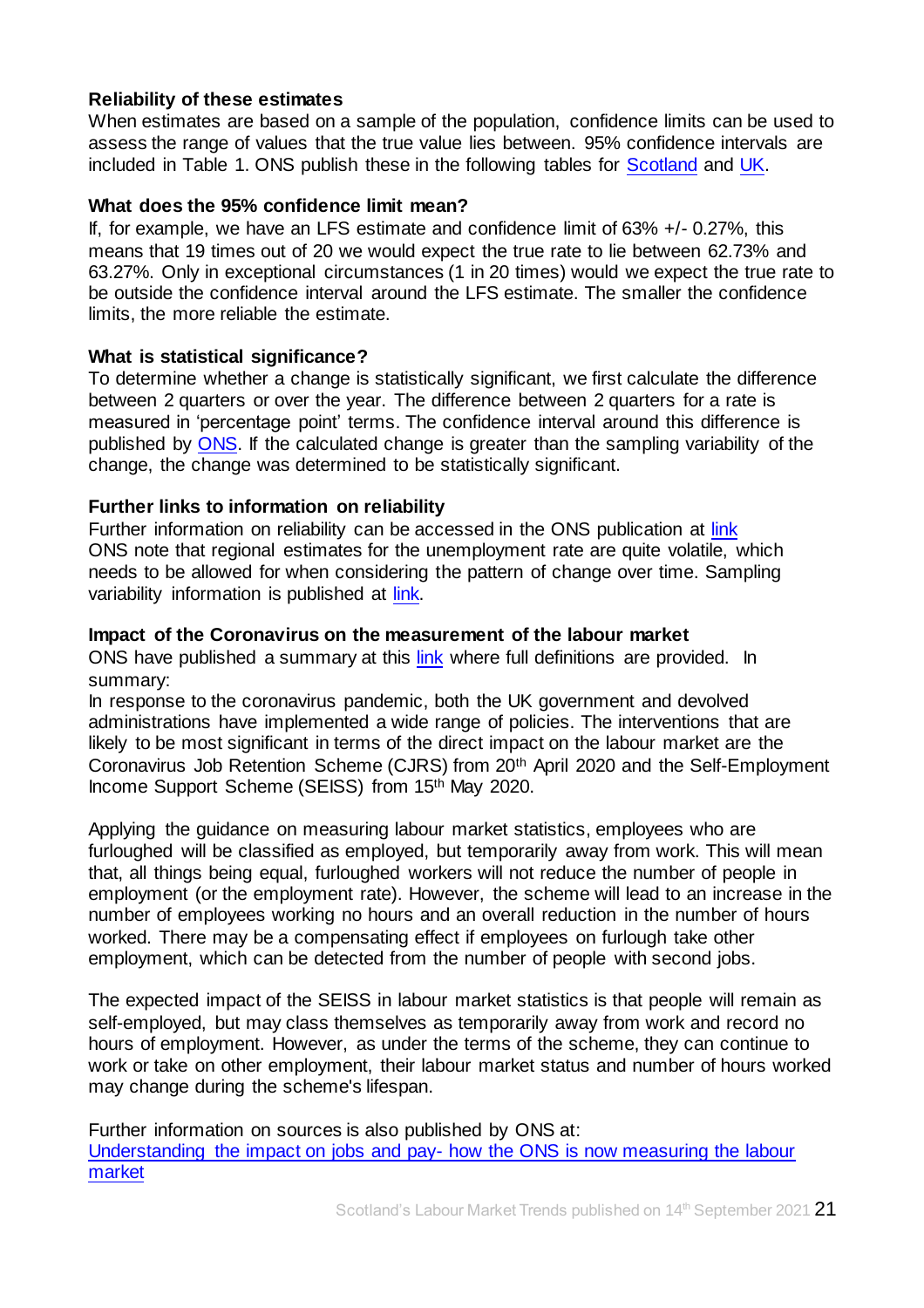## **HMRC RTI**

This release covers people paid through the HMRC's Pay As You Earn (PAYE) system where their pay is reported through the Real Time Information (RTI) system. Information presented in this release are experimental monthly estimates of the number of payrolled employees and their median earnings. It includes UK and geographical regions (NUTS1) early estimates of payrolled employment and median pay for the most recent month.

Statistics in this release are based on people who are employed in at least one job paid through HMRC's PAYE system and the monthly estimates reflect the average for each day of the calendar month.

The publication and background information can be accessed via the following link: [https://www.ons.gov.uk/employmentandlabourmarket/peopleinwork/earningsandworkingho](https://www.ons.gov.uk/employmentandlabourmarket/peopleinwork/earningsandworkinghours/bulletins/earningsandemploymentfrompayasyouearnrealtimeinformationuk/previousReleases) [urs/bulletins/earningsandemploymentfrompayasyouearnrealtimeinformationuk/previousRel](https://www.ons.gov.uk/employmentandlabourmarket/peopleinwork/earningsandworkinghours/bulletins/earningsandemploymentfrompayasyouearnrealtimeinformationuk/previousReleases) [eases](https://www.ons.gov.uk/employmentandlabourmarket/peopleinwork/earningsandworkinghours/bulletins/earningsandemploymentfrompayasyouearnrealtimeinformationuk/previousReleases)

## **Claimant Count**

The experimental Claimant Count consists of claimants of Jobseekers Allowance (JSA) and some Universal Credit (UC) Claimants. The UC claimants that are included are 1) those that were recorded as not in employment (May 2013-April 2015), and 2) those claimants of Universal Credit who are required to search for work, i.e. within the Searching for Work conditionality regime as defined by the Department for Work & Pensions (from April 2015 onwards). The denominator for the claimant count rate is the claimant count plus workforce jobs. Estimates included in this publication are seasonally adjusted.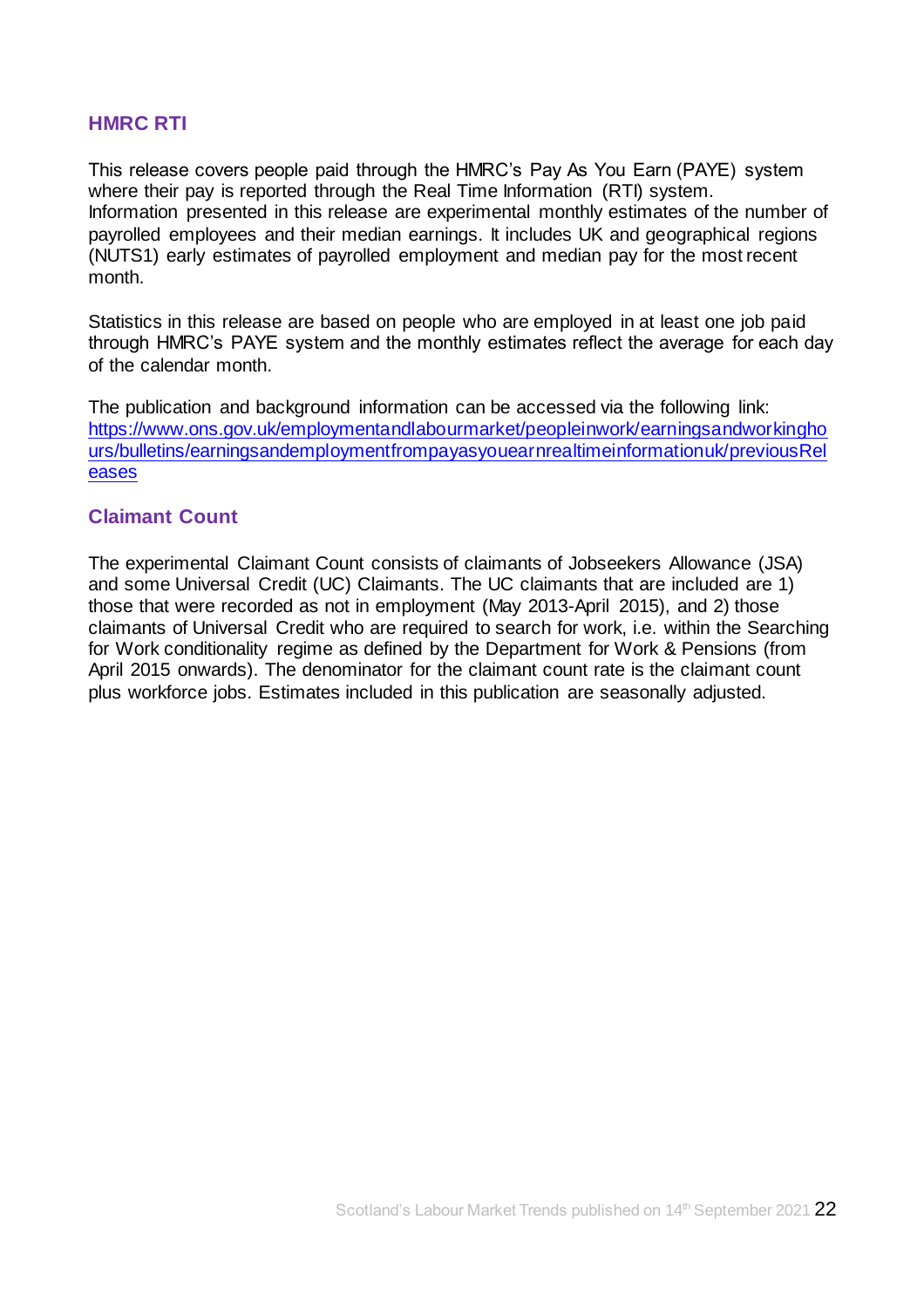# <span id="page-22-0"></span>**10. Other labour market statistics for Scotland**

## **Where can labour market data for Scotland be accessed**

Labour Force information for Scotland is also published on **[nomisweb](https://www.nomisweb.co.uk/)** This release follows the ONS monthly release of [Regional Labour Market Statistics in the](https://www.ons.gov.uk/employmentandlabourmarket/peopleinwork/employmentandemployeetypes/bulletins/regionallabourmarket/previousReleases)  [UK](https://www.ons.gov.uk/employmentandlabourmarket/peopleinwork/employmentandemployeetypes/bulletins/regionallabourmarket/previousReleases) 

\_\_\_\_\_\_\_\_\_\_\_\_\_\_\_\_\_\_\_\_\_\_\_\_\_\_\_\_\_\_\_\_\_\_\_\_\_\_\_\_\_\_\_\_\_\_\_\_\_\_\_\_\_\_\_\_\_\_\_\_\_\_\_\_\_\_\_\_\_\_\_\_\_\_\_\_\_\_

A range of Labour Market Statistics for Scotland are also published by the [Office for](https://www.ons.gov.uk/)  [National Statistics](https://www.ons.gov.uk/)

## **Scottish Government Labour Market Statistics**

## **Labour Marke[t Monthly Briefing](https://www.gov.scot/collections/labour-market-statistics/#monthlybriefing,slidepacksandlabourmarkettrends)**

This Labour Market monthly briefing contains the latest key statistics for Scotland from the Labour Force Survey, Annual Population Survey, alternative claimant count and the claimant count. These cover topics including:

- Labour market outcomes for equality groups
- Latest alternative claimant count and claimant count by age and local authority, for Scotland and the UK

### **Youth labour market data (16-24 years) for Scotland**

Labour market information for young people (16-24 years) in Scotland, sourced from the Annual Population Survey (April 2020 to March 2021), is published in a [quarterly release](https://www.gov.scot/collections/labour-market-statistics/#youngpeopleinthelabourmarket) (18th August 2021).

**Other SG labour market publications from the Annual Population Survey** 

[Scotland's Labour Market: People, Places and Regions 2019](https://www.gov.scot/publications/scotlands-labour-market-people-places-regions-statistics-annual-population-survey-2019/) [Annual Population Survey: Results for the year to 31](https://www.gov.scot/publications/annual-population-survey-results-for-year-to-31-december-2019/)<sup>st</sup> December 2019

**Information on characteristics of the workforce by sectors were published in a tool**  Scotland's Labour Market - [People Places and Regions](https://www.gov.scot/publications/scotlands-labour-market-people-places-and-regions-background-tables/) - Industry Tables - 2019

### **Other SG labour market publications**

[Quarterly Public Sector Employment Q2](https://www.gov.scot/collections/labour-market-statistics/#publicsectoremployment) 2021 [Annual Survey of Hours and Earnings 2020](https://www.gov.scot/publications/annual-survey-of-hours-and-earnings-2020/)

Other topical publications can be found at: <https://www.gov.scot/collections/labour-market-statistics/>